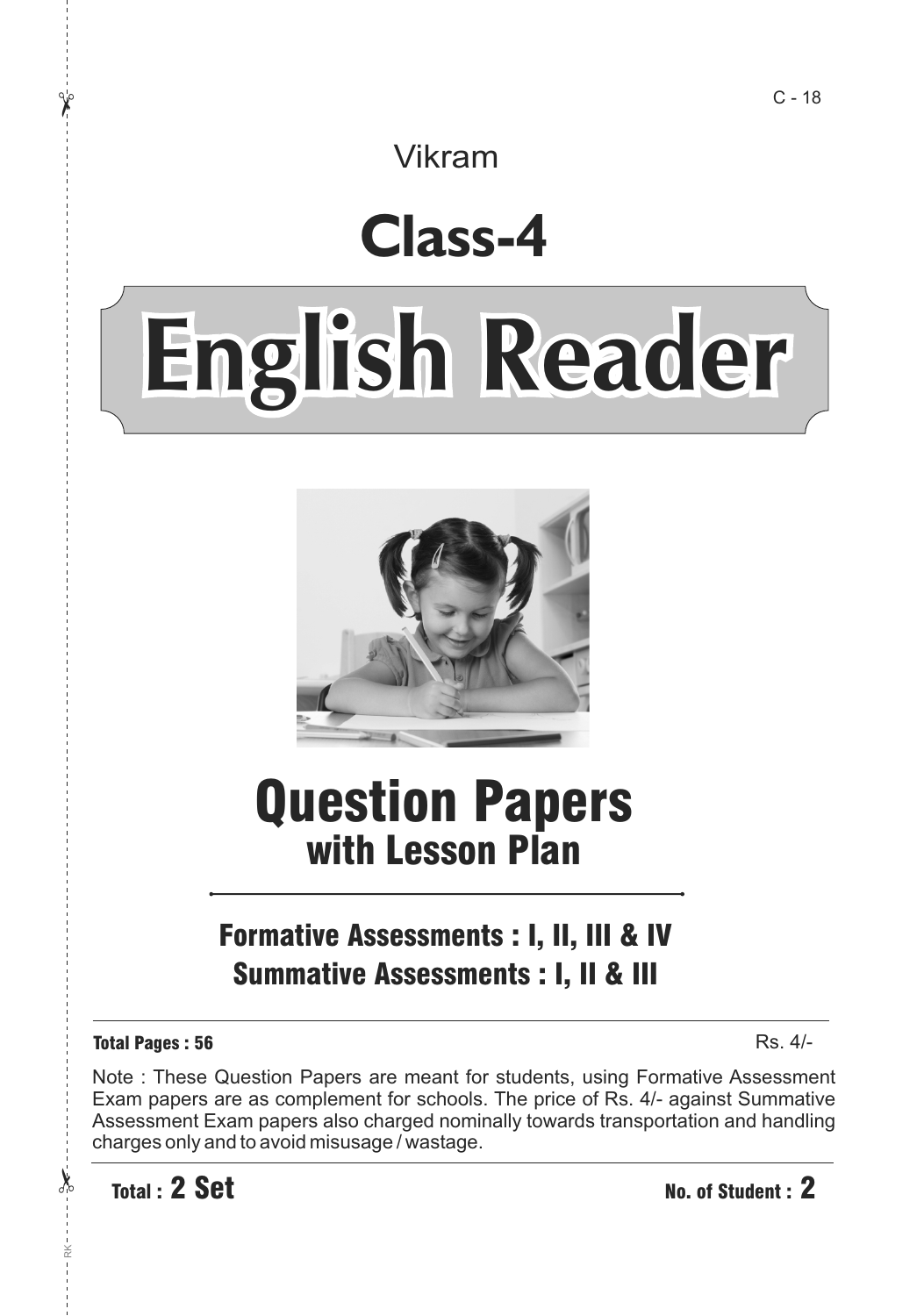# LESSON PLAN

## CLASS - 4

|            | Months    | <b>Vikram English Reader</b><br>Chapters |
|------------|-----------|------------------------------------------|
| $FA - I$   | June-July | Chapter: 1                               |
| $FA - II$  | August    | Chapters: 2, 3                           |
| $SA - I$   | September | Chapters: 1-4                            |
| $FA - III$ | Oct-Nov   | Chapters: 5, 6                           |
| $SA - II$  | December  | Chapters : 1 - 8                         |
| $FA - IV$  | Jan-Feb.  | Chapters: 9-11                           |
|            | March     | Revision                                 |
| $SA - III$ | April     | Chapters : 1 - 13                        |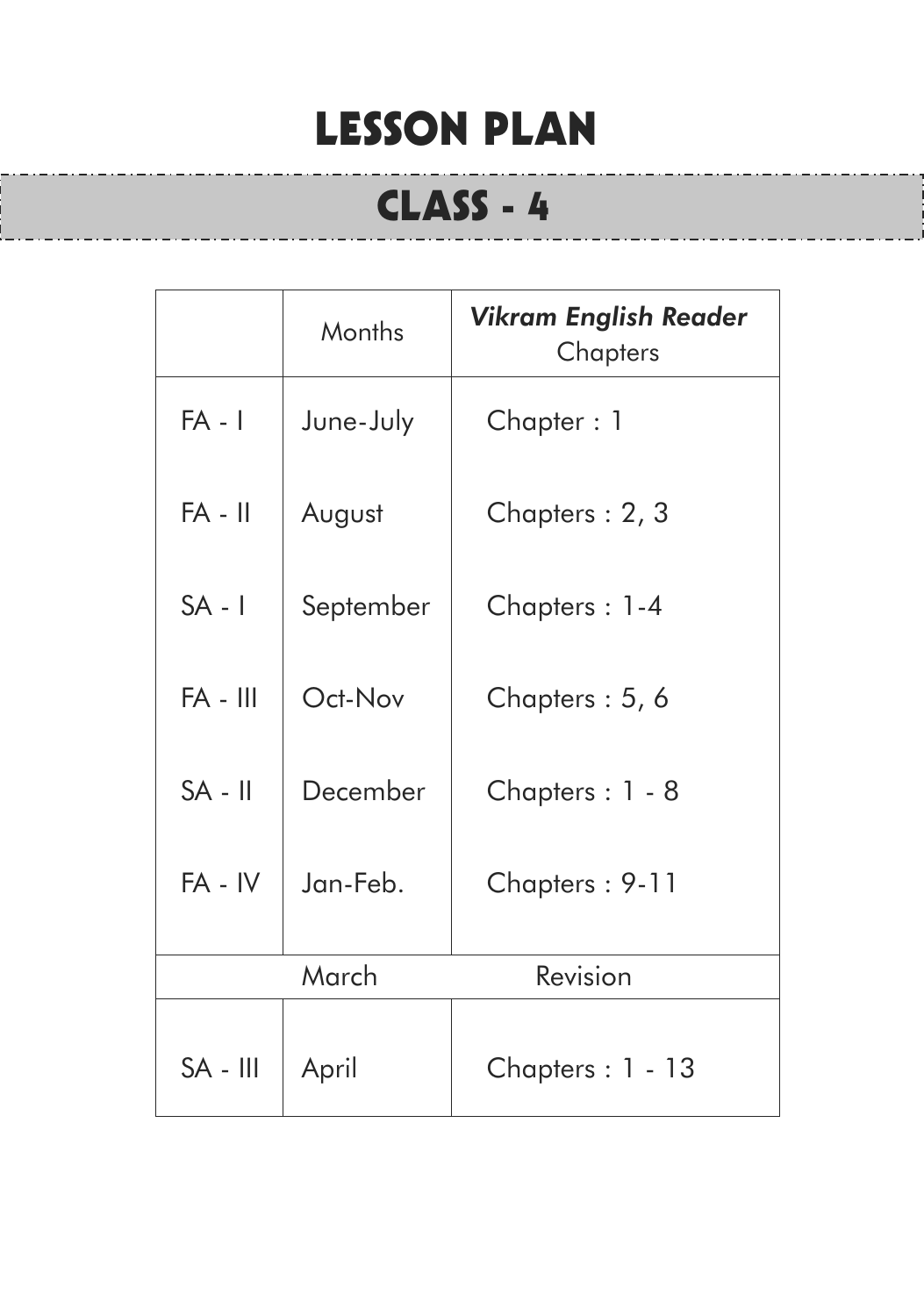| Lesson - 1<br>[Time :1 Hour]             | Vikram English Reader Class: 4                                                    | [Max. Marks: 25] |
|------------------------------------------|-----------------------------------------------------------------------------------|------------------|
|                                          |                                                                                   |                  |
|                                          | A. Answer the following questions.                                                | $(3x2=6M)$       |
|                                          | 1. What was Birbal's daughter doing on the river side that night?                 |                  |
|                                          |                                                                                   |                  |
|                                          | 2. Why did Akbar scold his guard?                                                 |                  |
|                                          |                                                                                   |                  |
|                                          | 3. Was Birbal's daughter a clever lady?                                           |                  |
|                                          |                                                                                   |                  |
| B. Tick $(\checkmark)$ the right answer. |                                                                                   | $(3x1=3M)$       |
| (a) at midnight                          | 1. Birbal's daughter washes clothes<br>(c) in the morning<br>(b) in the afternoon |                  |
|                                          | 2. Who said to Emperor, "Please ask Birbal to arrange bull's milk for you"?       |                  |
| (a) doctor                               | (c) Birbal's daughter<br>(b) guards                                               |                  |
|                                          | 3. ______________ accepted the defeat at the end.                                 |                  |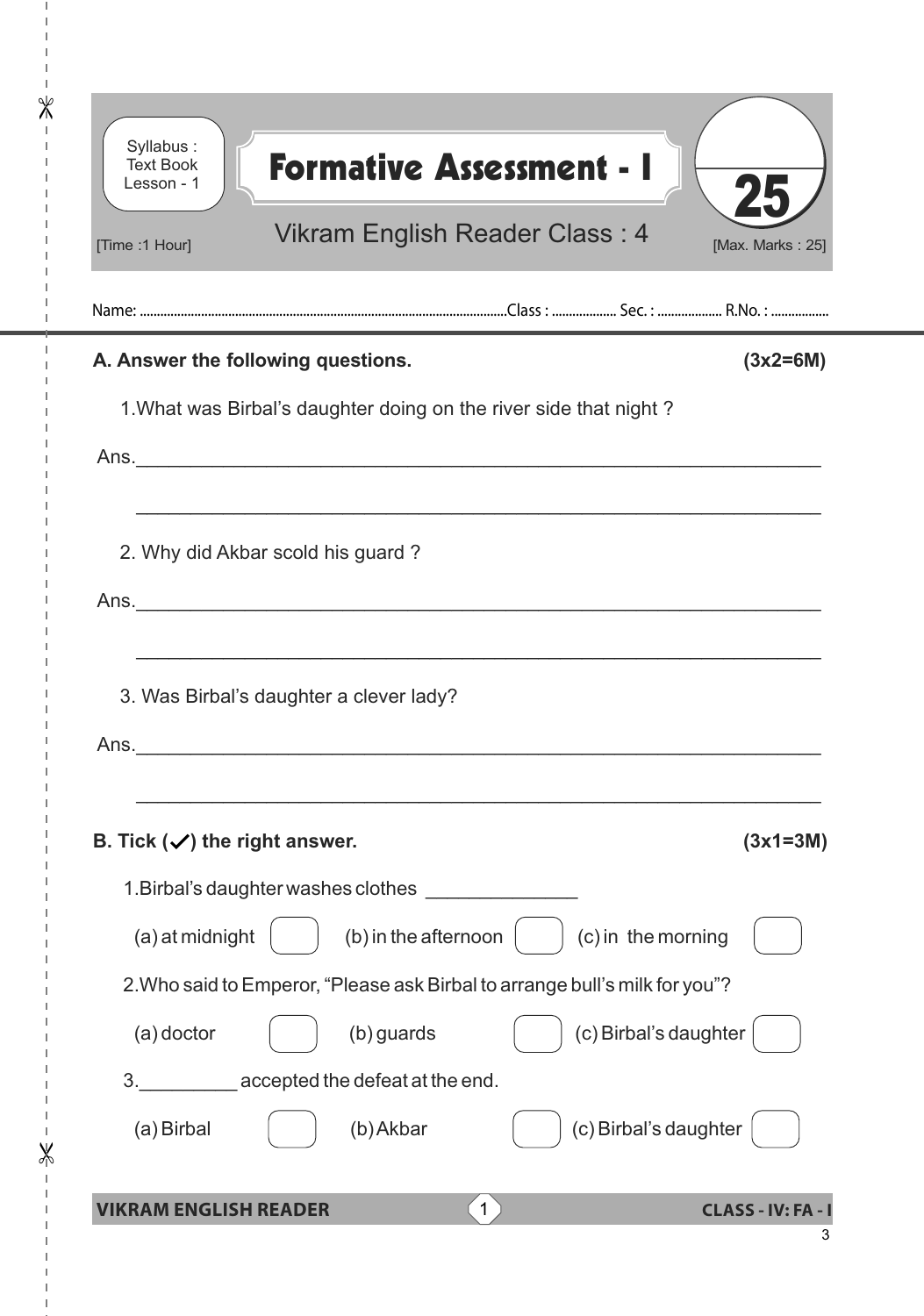| C. Choose the describing words that 'go' with the nouns given in the brackets                              |                   |                        |
|------------------------------------------------------------------------------------------------------------|-------------------|------------------------|
|                                                                                                            |                   | $(4x1=4M)$             |
|                                                                                                            |                   |                        |
|                                                                                                            |                   |                        |
| 4. good / hard (advice) ________________                                                                   |                   |                        |
| D. Fill in the blanks with the words from the chapter.                                                     |                   | $(5x1=5M)$             |
| 1. The guard asked the girl to ________________ before the Emperor.                                        |                   |                        |
| 2. Akbar asked him to fetch a glass of __________________ milk.                                            |                   |                        |
| 3. Birbal's daughter took a ________________ and reached the river.                                        |                   |                        |
| 4. Birbal's daughter was very ______________.                                                              |                   |                        |
| 5. Birbal was Akbar's ______________.                                                                      |                   |                        |
| E. Join the words which go together.                                                                       |                   | $(5x1=5M)$             |
| <b>Column A</b>                                                                                            | <b>Column B</b>   |                        |
| 1. smooth                                                                                                  | a. paper bag      |                        |
| 2. brown                                                                                                   | b. building       |                        |
| 3. glossy                                                                                                  | c. road           |                        |
| 4. tall                                                                                                    | d. noise          |                        |
| 5. loud                                                                                                    | e. Leaves         |                        |
| F. Identify whether the following group of words are sentences or phrases and<br>write in the given space. |                   | $(4x\frac{1}{2} = 2M)$ |
| 1. The moon appears at night. ________________                                                             |                   |                        |
| 2. At five O'clock ________________                                                                        |                   |                        |
| 3. The dogs are barking at a stranger ________________                                                     |                   |                        |
| 4. All in vain ________________.                                                                           |                   |                        |
|                                                                                                            |                   |                        |
| <b>VIKRAM ENGLISH READER</b>                                                                               | $\left( 2\right)$ | CLASS - IV: FA - I     |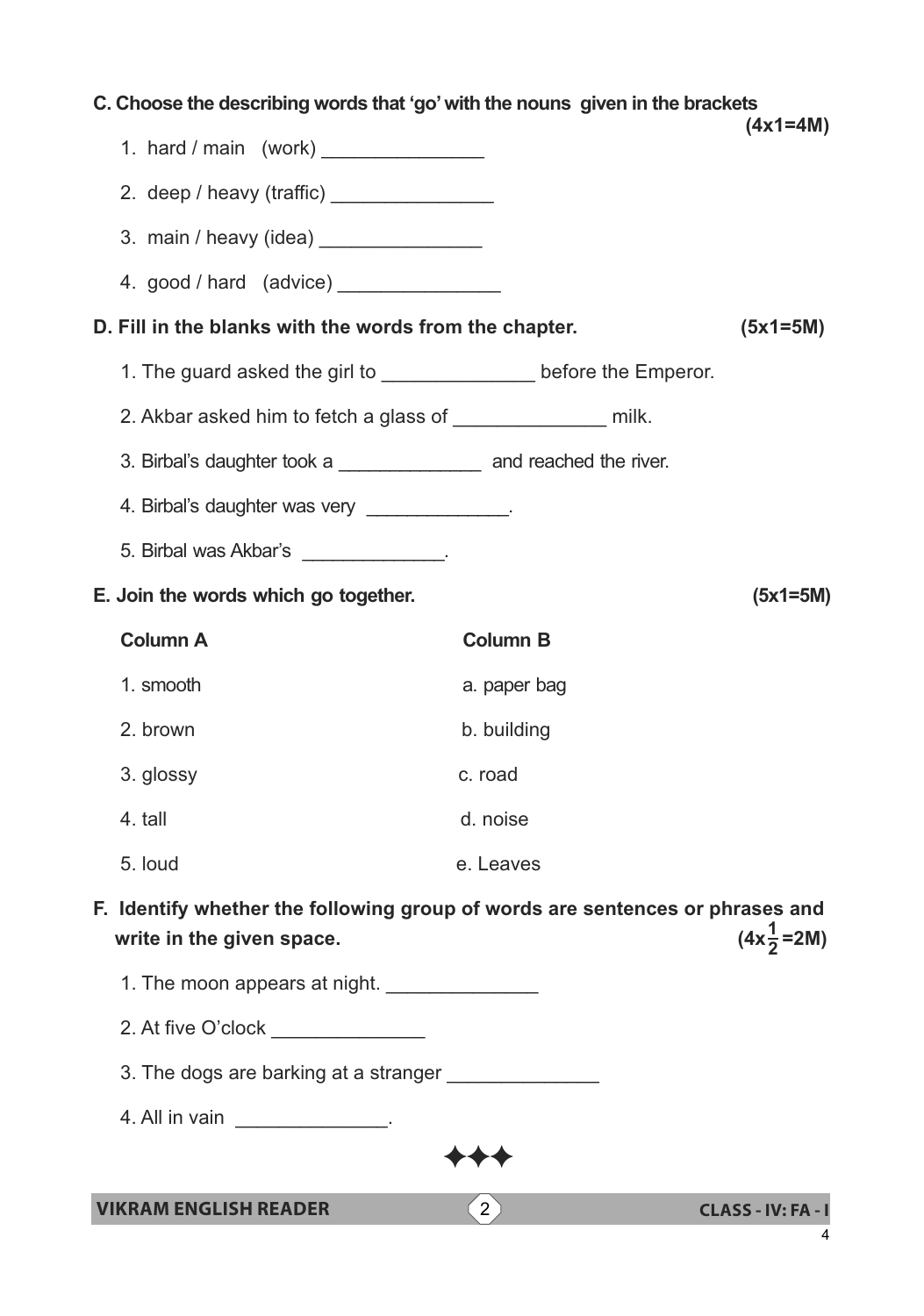| [Time :1 Hour]                           |                                                        | Vikram English Reader Class: 4                              | [Max. Marks: 25] |
|------------------------------------------|--------------------------------------------------------|-------------------------------------------------------------|------------------|
|                                          |                                                        |                                                             |                  |
| A. Answer the following questions.       |                                                        |                                                             | $(4x2 = 8M)$     |
|                                          | 1. Who was Midas ? What did he want ?                  |                                                             |                  |
|                                          |                                                        |                                                             |                  |
|                                          |                                                        | 2. Why could Midas not be happy even with the golden touch? |                  |
|                                          |                                                        |                                                             |                  |
|                                          |                                                        |                                                             |                  |
|                                          | 3. Write down two sentences about the sparrows.        |                                                             |                  |
|                                          |                                                        |                                                             |                  |
|                                          | 4. What do the leaves look like after the rain?        |                                                             |                  |
|                                          |                                                        |                                                             |                  |
|                                          |                                                        |                                                             |                  |
|                                          |                                                        |                                                             |                  |
| B. Tick $(\checkmark)$ the right answer. |                                                        |                                                             | $(5x1=5M)$       |
|                                          | 1. The ____________________are hopping after the rain. |                                                             |                  |
| (a) children                             | (b) sparrows                                           | (c) rabbits                                                 |                  |
|                                          | 2. What was the name of Midas daughter?                |                                                             |                  |
| (a) Marigold                             | (b) Rose                                               | (c) Jasmine                                                 |                  |

 $\overline{1}$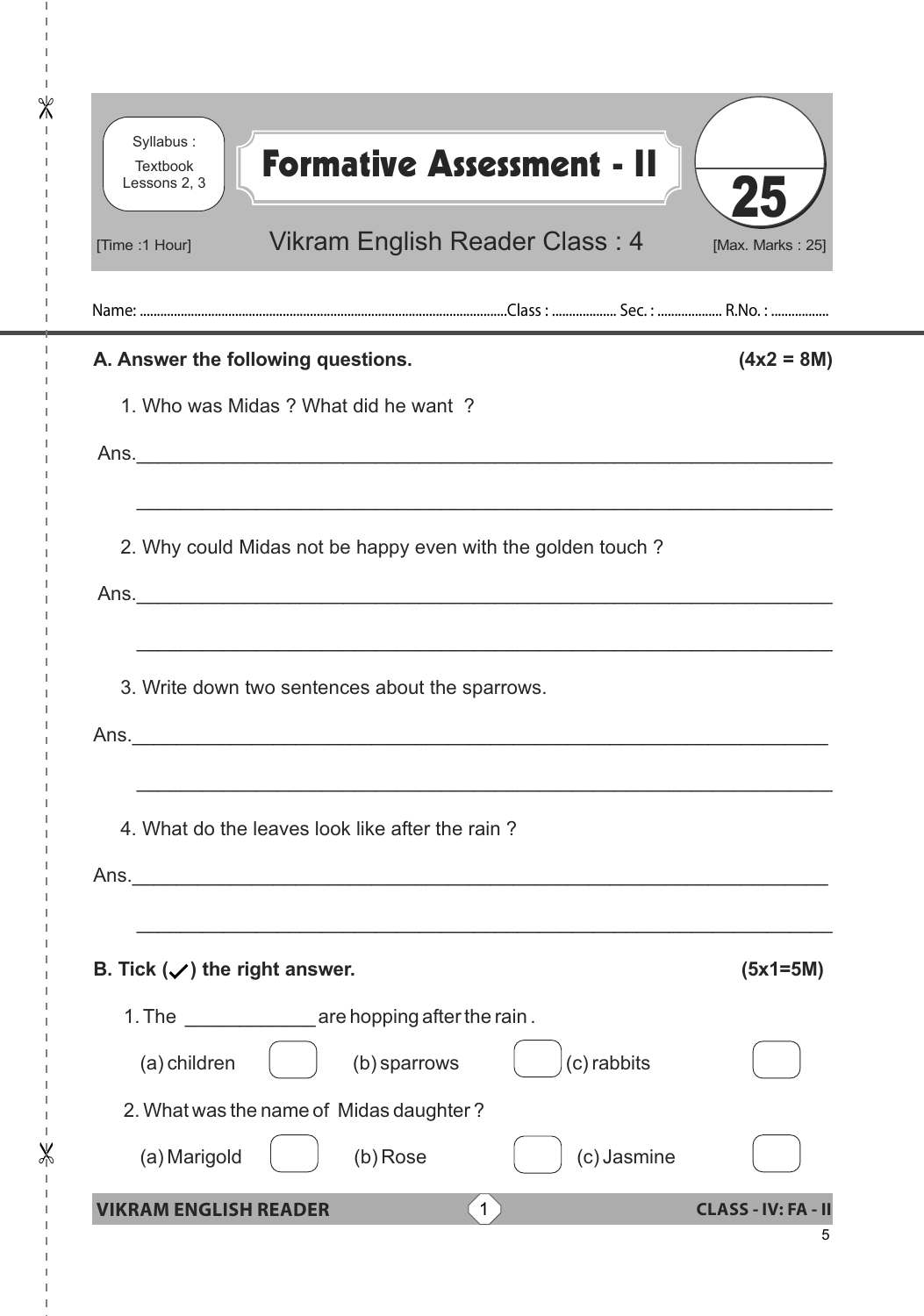| 3. The shining warm again.                                |                                             |                   |           |                                                                                        |                        |
|-----------------------------------------------------------|---------------------------------------------|-------------------|-----------|----------------------------------------------------------------------------------------|------------------------|
| $(a)$ star                                                |                                             | $(b)$ sun         |           | $(c)$ moon                                                                             |                        |
| 4. What did Midas ask from the fairy?                     |                                             |                   |           |                                                                                        |                        |
| (a) Lot of Gold                                           |                                             | $(b)$ Good Health |           | (c) Peace of Mind                                                                      |                        |
| 5. The ______________ will not go to school.              |                                             |                   |           |                                                                                        |                        |
| (a) Children                                              |                                             | (b) Boys          |           | (c) Girls                                                                              |                        |
| C. Fill in the blanks.                                    |                                             |                   |           |                                                                                        | $(5x1=5M)$             |
|                                                           |                                             |                   |           | 1. The fairy asked Midas to ____________________that water on his daughter.            |                        |
| 2. Midas was a very ______________________ man.           |                                             |                   |           |                                                                                        |                        |
|                                                           |                                             |                   |           | 3. The fairy __________________ Midas for being one of the richest kings of the world. |                        |
|                                                           |                                             |                   |           | 4. These days, people want to become rich by ______________________ means.             |                        |
| 5. Midas was not ________________ with all his wealth.    |                                             |                   |           |                                                                                        |                        |
| D. Add the Suffix 'ment' to the words given below.        |                                             |                   |           |                                                                                        | $(6x\frac{1}{2} = 3M)$ |
|                                                           |                                             |                   |           | <u> 1950 - Johann Barbara, martin a</u>                                                |                        |
| 3. State                                                  | <u> 1989 - Johann Stoff, francuski film</u> |                   |           | 4. Pave                                                                                |                        |
| 5. Pay                                                    |                                             |                   | 6. Punish |                                                                                        |                        |
| E. Encircle the abstract noun in the following sentences. |                                             |                   |           |                                                                                        | $(4x1=4M)$             |
| 1. Bravery awards will be given to the children.          |                                             |                   |           |                                                                                        |                        |
| 2. The happiness shows on her face.                       |                                             |                   |           |                                                                                        |                        |
| 3. Due to Sickness, Rohit could not go to school today.   |                                             |                   |           |                                                                                        |                        |
| 4. On his failure, the boy was rebuked by his father.     |                                             |                   |           |                                                                                        |                        |
|                                                           |                                             |                   |           |                                                                                        |                        |

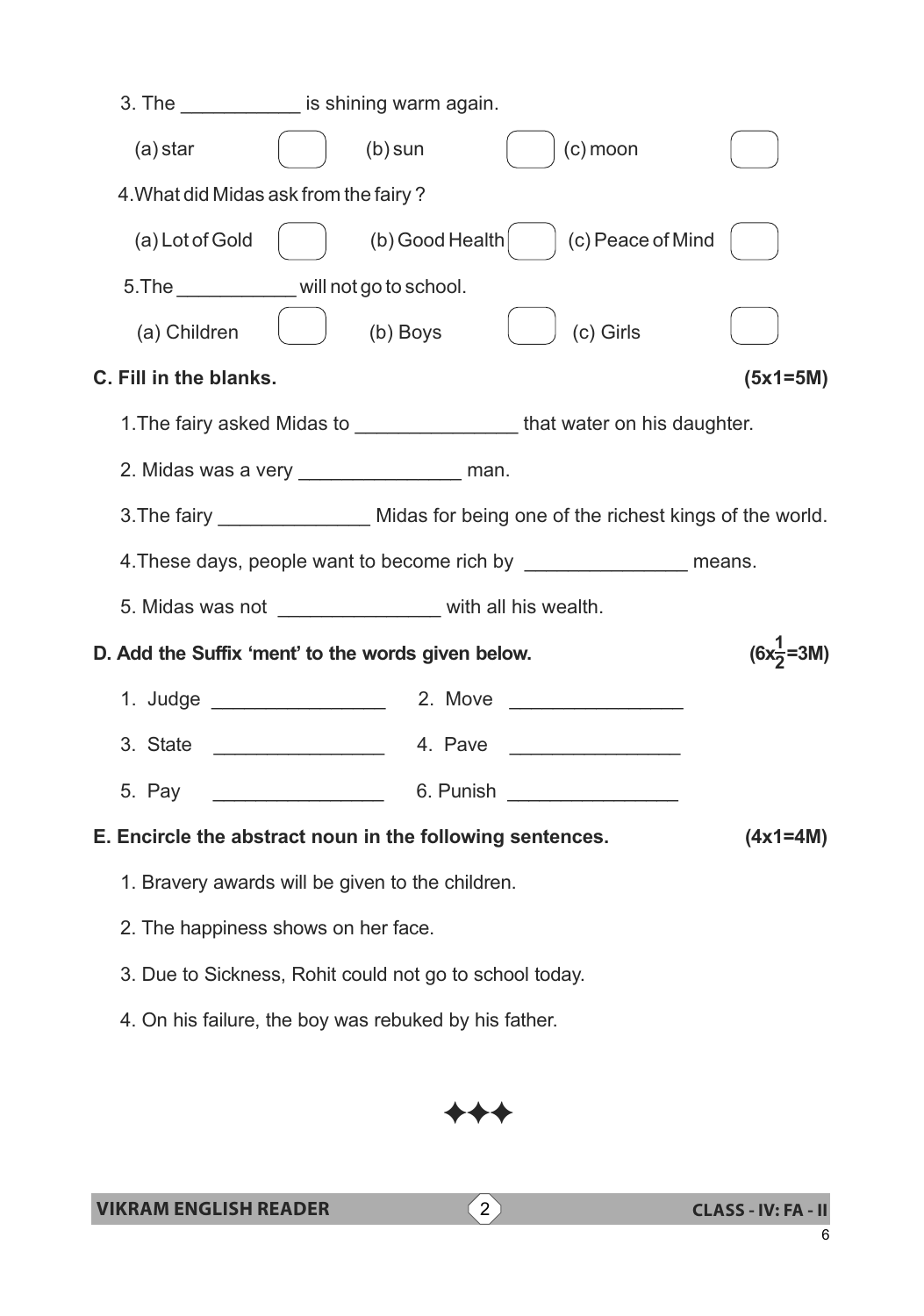| [Time :1 Hour]        | Vikram English Reader Class: 4                           | [Max. Marks: 25] |
|-----------------------|----------------------------------------------------------|------------------|
|                       |                                                          |                  |
|                       | A. Answer the following questions.                       | $(5x2=10M)$      |
|                       | 1. What is the hare doing?                               |                  |
|                       |                                                          |                  |
| 2. Who was Puran Das? |                                                          |                  |
|                       | Ans.                                                     |                  |
|                       | 3. What should little children give to the gentle Robin? |                  |
|                       |                                                          |                  |
|                       | 4. Name some of the animals who came to Puran Bhagat?    |                  |
|                       |                                                          |                  |
|                       | 5. What was the original name of Puran Bhagat?           |                  |
|                       |                                                          |                  |

Ï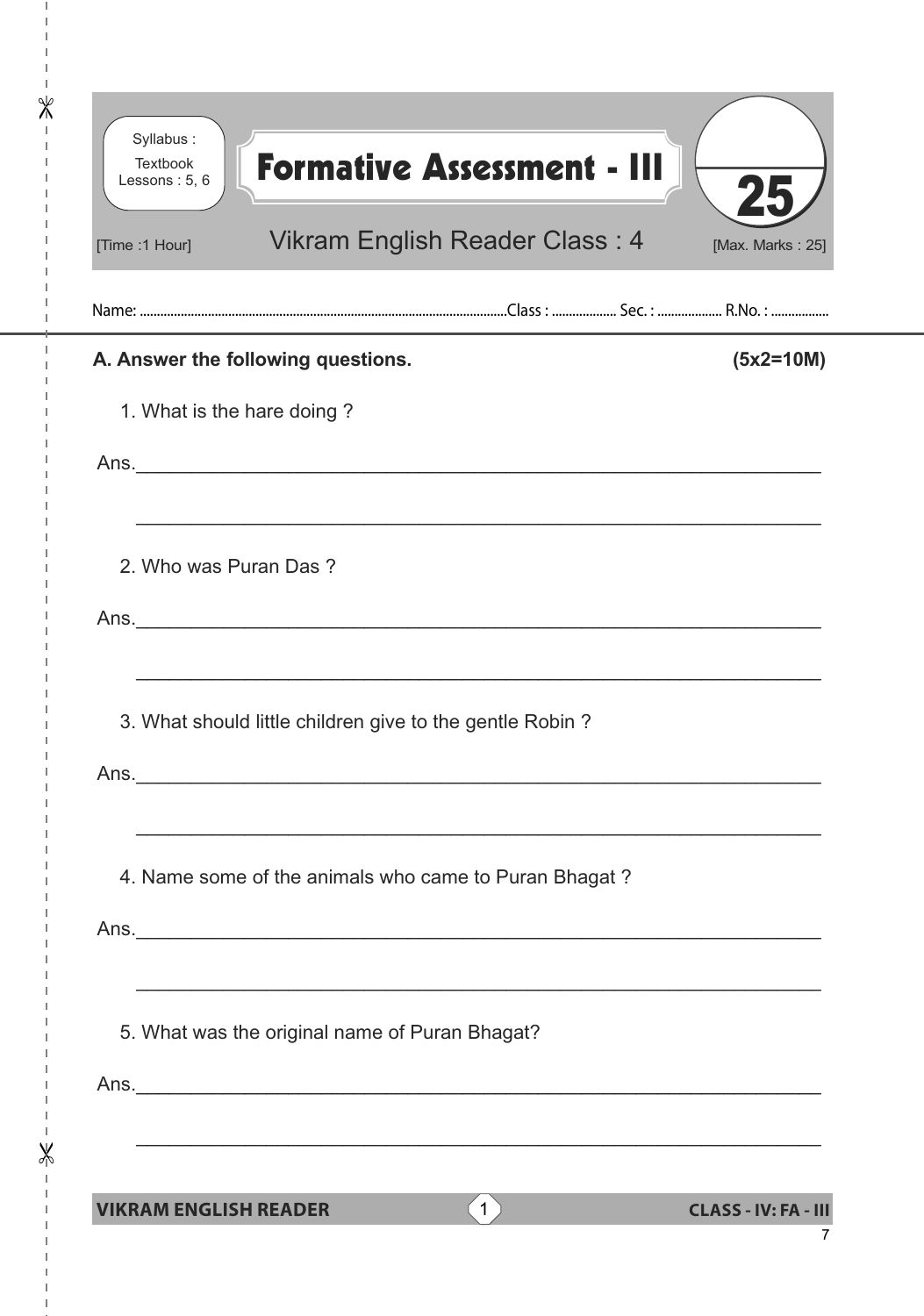#### **B.** Tick  $(\checkmark)$  the right answer. (5x1=5M)

|           |                                          | 1. Lark sings as if it is always ______________.                                  |              |                    |                        |
|-----------|------------------------------------------|-----------------------------------------------------------------------------------|--------------|--------------------|------------------------|
|           | (a) summer                               | (b) spring                                                                        | (c) winter   |                    |                        |
|           | 2. Robin is the name of                  |                                                                                   |              |                    |                        |
|           | (a) an animal                            | $(b)$ a boy                                                                       | $(c)$ a bird |                    |                        |
|           |                                          | 3. One rainy day, Puran Bhagat was awakened by a                                  |              |                    |                        |
|           | (a) nervous Deer                         | (b) himalayan bear                                                                |              | (c) nervous langur |                        |
|           |                                          | 4. Never ____________ the timid hare peeping from the grass.                      |              |                    |                        |
| (a) allow |                                          | (b) hurt                                                                          | (c) give     |                    |                        |
|           | 5. Puran Bhagat saved the villagers from |                                                                                   |              |                    |                        |
|           | (a) snow fall                            | (b) volcano                                                                       |              | (c) mudslide       |                        |
|           | C. Fill in the blanks.                   |                                                                                   |              |                    | $(3x1=3M)$             |
|           |                                          | 1. Puran Das was the ____________________ of one of the princely states of India. |              |                    |                        |
|           |                                          |                                                                                   |              |                    |                        |
|           |                                          |                                                                                   |              |                    |                        |
|           | came to Puran Bhagat.                    |                                                                                   |              |                    |                        |
|           |                                          | D. Unscramble the words in Column B to make the synonyms of words in              |              |                    |                        |
|           |                                          | Column A. Write them in the given space.                                          |              |                    | $(4x\frac{1}{2} = 2M)$ |
|           | <b>Column A</b>                          | <b>Column B</b>                                                                   |              |                    |                        |
| 1.        | <b>Tiny</b>                              | a. MALSL                                                                          |              |                    |                        |
| 2.        | <b>Begin</b>                             | b. ARTTS                                                                          |              |                    |                        |
| 3.        | End                                      | c. HFNSII                                                                         |              |                    |                        |
| 4.        | <b>Big</b>                               | d. AREGL                                                                          |              |                    |                        |
|           |                                          |                                                                                   |              |                    |                        |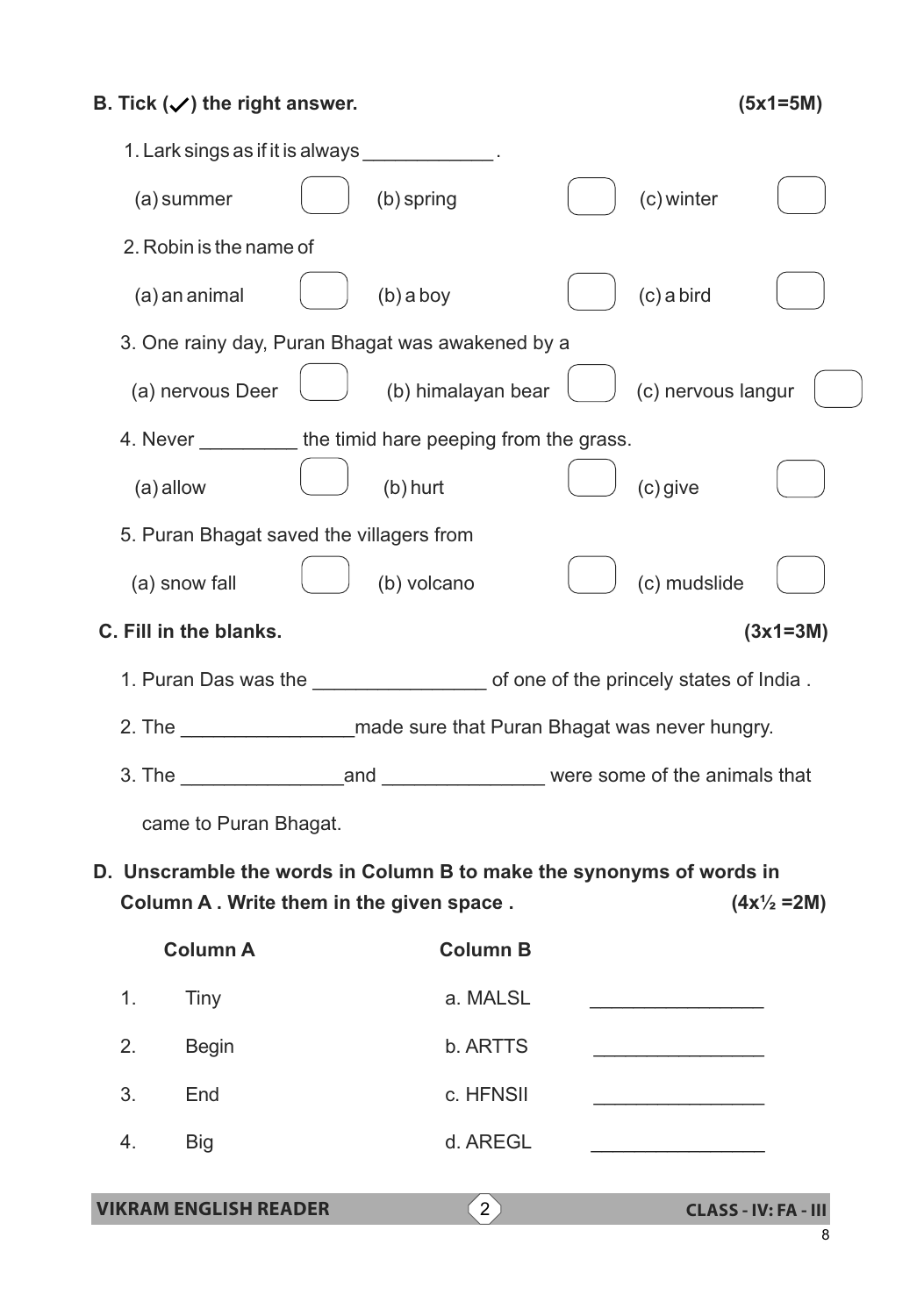#### **E. Fill in the blanks with the correct verbs given in the brackets. (5x1=5M)**

- 1. Tina \_\_\_\_\_\_\_\_\_\_\_ the television. (looks / watches / Sees)
- 2. The shop keeper \_\_\_\_\_\_\_\_\_\_\_ in the shop. (buys / sells / keeps)
- 3. The teacher \_\_\_\_\_\_\_\_\_\_\_\_\_\_\_ us. (sings / teaches / laughs)
- 4. Mother \_\_\_\_\_\_\_\_\_\_\_ her children. (takes / looks / looks after)
- 5. The birds **business** in the sky. (chirp / fly / talk)



"

 $\frac{1}{2}$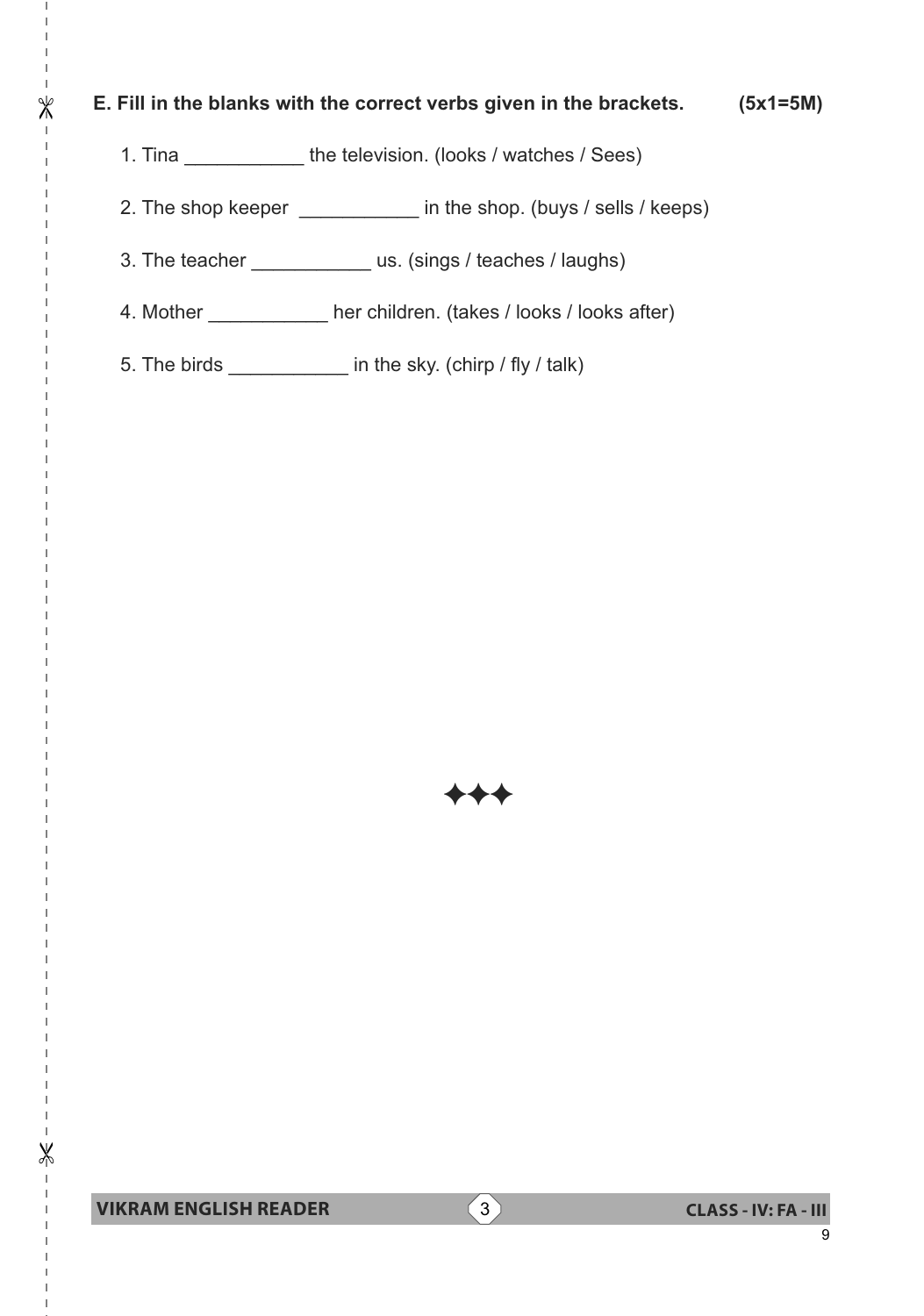#### **VIKRAM ENGLISH READER**

**CLASS - IV: FA - III**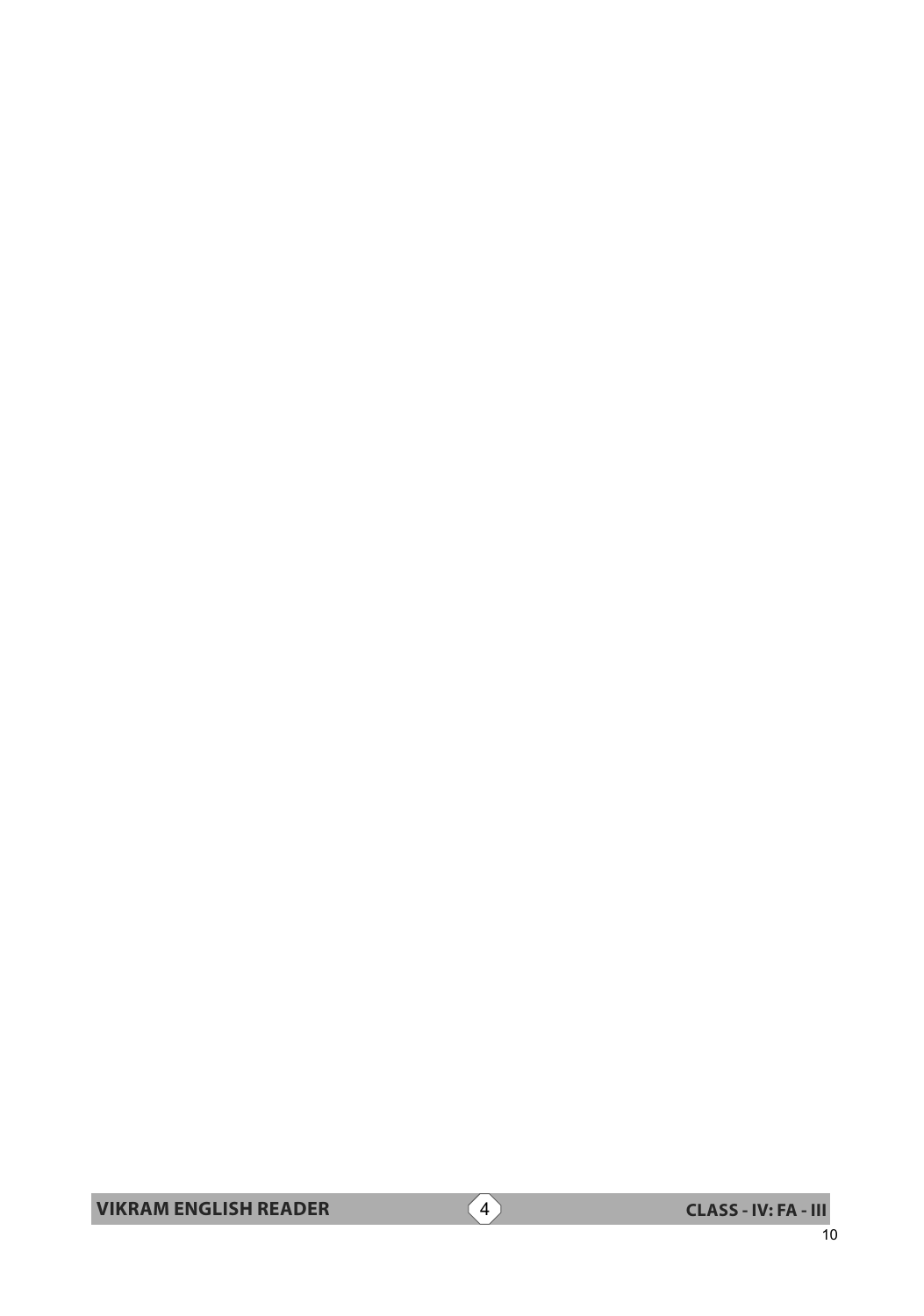| [Time :1 Hour]            | <b>Vikram English Reader Class: 4</b>                                  | [Max. Marks: 25] |
|---------------------------|------------------------------------------------------------------------|------------------|
|                           |                                                                        |                  |
|                           | A. Answer the following questions.                                     | $(6x2=12M)$      |
|                           | 1. Why is life not possible on Mars?                                   |                  |
|                           |                                                                        |                  |
|                           | 2. Why was Siddhartha called 'Buddha'?                                 |                  |
|                           |                                                                        |                  |
|                           | 3. Who lights the stars when they blow out?                            |                  |
|                           |                                                                        |                  |
|                           | 4. What are the things of nature that the poetess keeps wondering at ? |                  |
|                           | <u> 1999 - Johann John Stone, Amerikaansk politiker (d. 1989)</u>      |                  |
|                           | 5. Why did Nubistret not take them to his planet?                      |                  |
|                           |                                                                        |                  |
| 5. Where was Buddha born? |                                                                        |                  |
|                           |                                                                        |                  |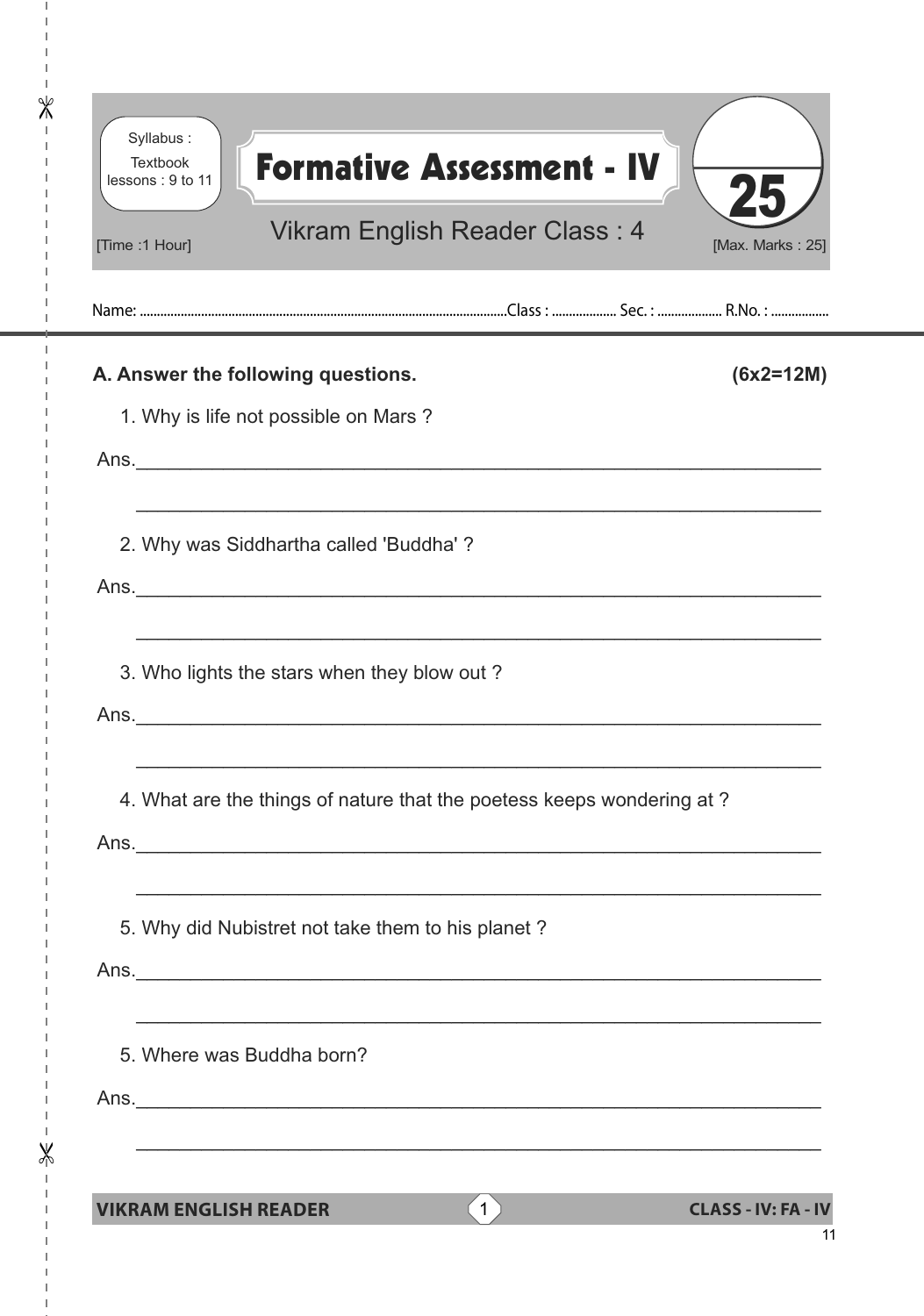#### **B.** Tick  $(\checkmark)$  the right answer. (5x1=5M)

| 1. Who paints the _________________ in the sky?                                      |                         |                   |                       |                            |
|--------------------------------------------------------------------------------------|-------------------------|-------------------|-----------------------|----------------------------|
| (a) clouds                                                                           | $(b)$ sun               |                   | (c) rainbow           |                            |
| 2. Who taught ______________ to build a nest?                                        |                         |                   |                       |                            |
| (a) birds                                                                            | $(b)$ man               |                   | (c) animals           |                            |
| 3. Olympus Mons is much larger than 1990 Company of the Monteverthian 1.             |                         |                   |                       |                            |
| (a) Mount Everest                                                                    | (b) Kangchenjunga       |                   | (c) Mount Kilimanjaro |                            |
| 4. What was the name of the planet where all the three children along with Nubistret |                         |                   |                       |                            |
| had visited?                                                                         |                         |                   |                       |                            |
| $(a)$ Mars                                                                           | (b) Jupiter             |                   | (c) Venus             |                            |
| 5. The King wanted his son to be _________?                                          |                         |                   |                       |                            |
| (a) an emperor                                                                       | (b) a Saint             |                   | (c) a warrior         |                            |
| C. Fill in the blanks.                                                               |                         |                   |                       | $(4x1=4M)$                 |
| 1. Nubistret came from ________________.                                             |                         |                   |                       |                            |
| 2. The followers of Buddha are known as The followers of Buddha are known as         |                         |                   |                       |                            |
| 3. Mars is a called the Red planet because _______________.                          |                         |                   |                       |                            |
| 4. Lord Buddha's birthday is celebrated as ______________.                           |                         |                   |                       |                            |
| D. Use appropriate words from the box with uncountable nouns.                        |                         |                   |                       | $(4x\frac{1}{2}=2M)$       |
|                                                                                      | Cup, Bowl, Pack, Glass, |                   |                       |                            |
| 1. A ________________________ of water.                                              |                         |                   |                       |                            |
|                                                                                      |                         |                   |                       |                            |
| 3. A ________________________ of soup.                                               |                         |                   |                       |                            |
| 4. A ______________________ of orange juice.                                         |                         |                   |                       |                            |
| <b>VIKRAM ENGLISH READER</b>                                                         |                         | $\left( 2\right)$ |                       | <b>CLASS - IV: FA - IV</b> |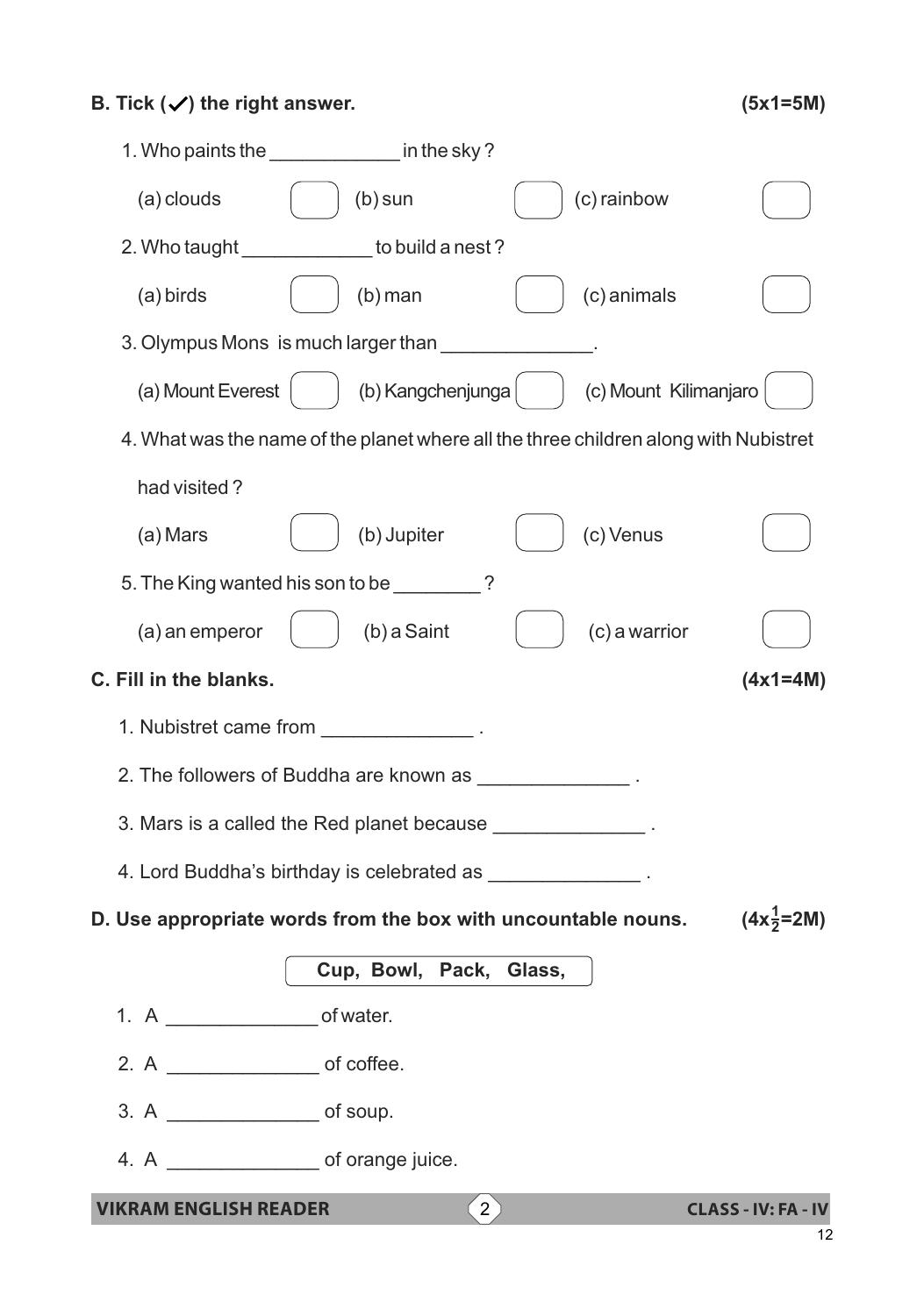**E. Identify the interjections in the following sentences and write it in the** 

# $\frac{1}{2}$

**blanks.**  $(4x \frac{1}{2} = 2M)$  **2**

1. Hush! She is sleeping \_\_\_\_\_\_\_\_\_\_\_\_\_\_\_

2. What ! He has failed \_\_\_\_\_\_\_\_\_\_\_\_\_\_

3. Aha! Have they came ?

4. Hello! How are you ?



"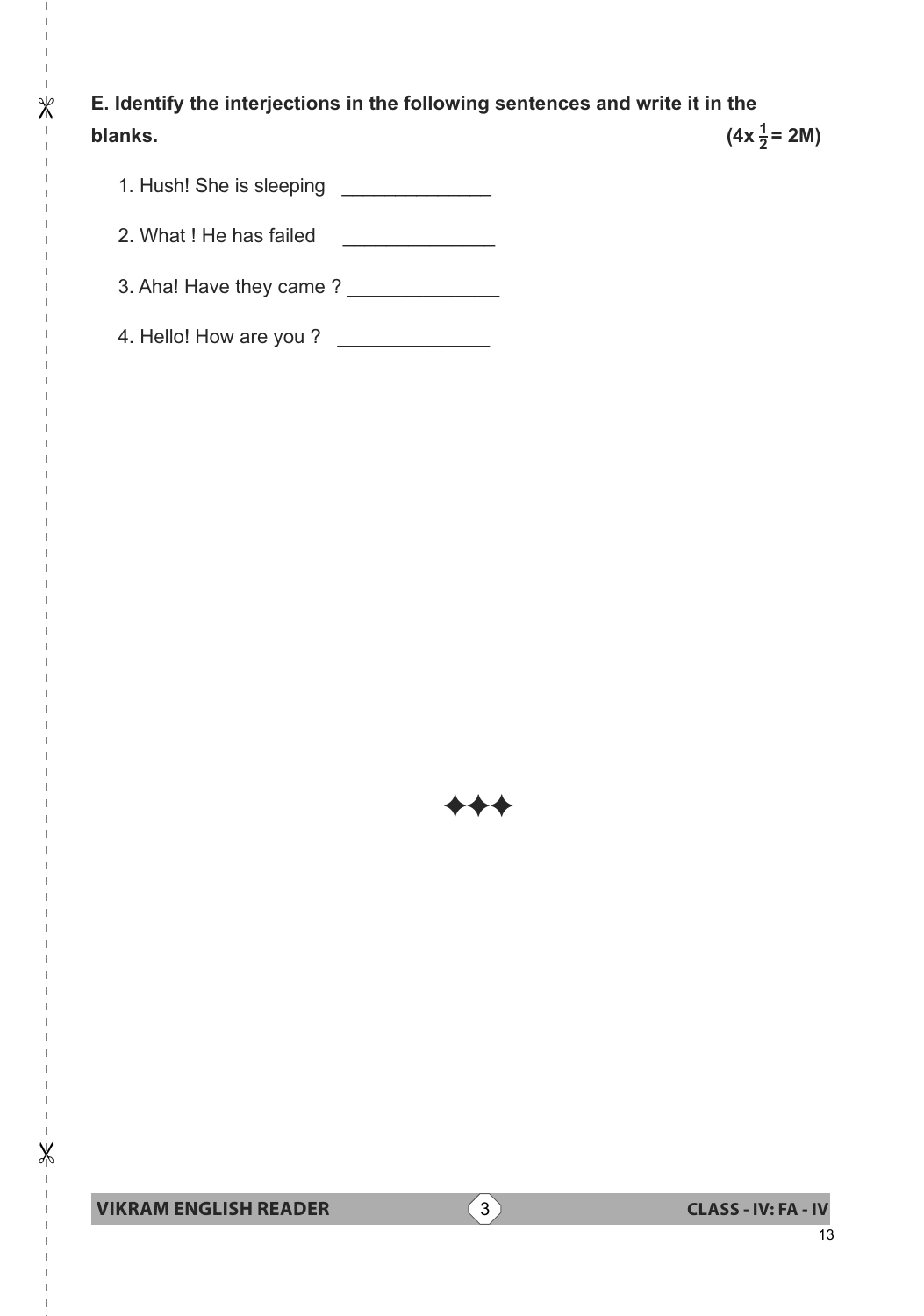#### **VIKRAM ENGLISH READER**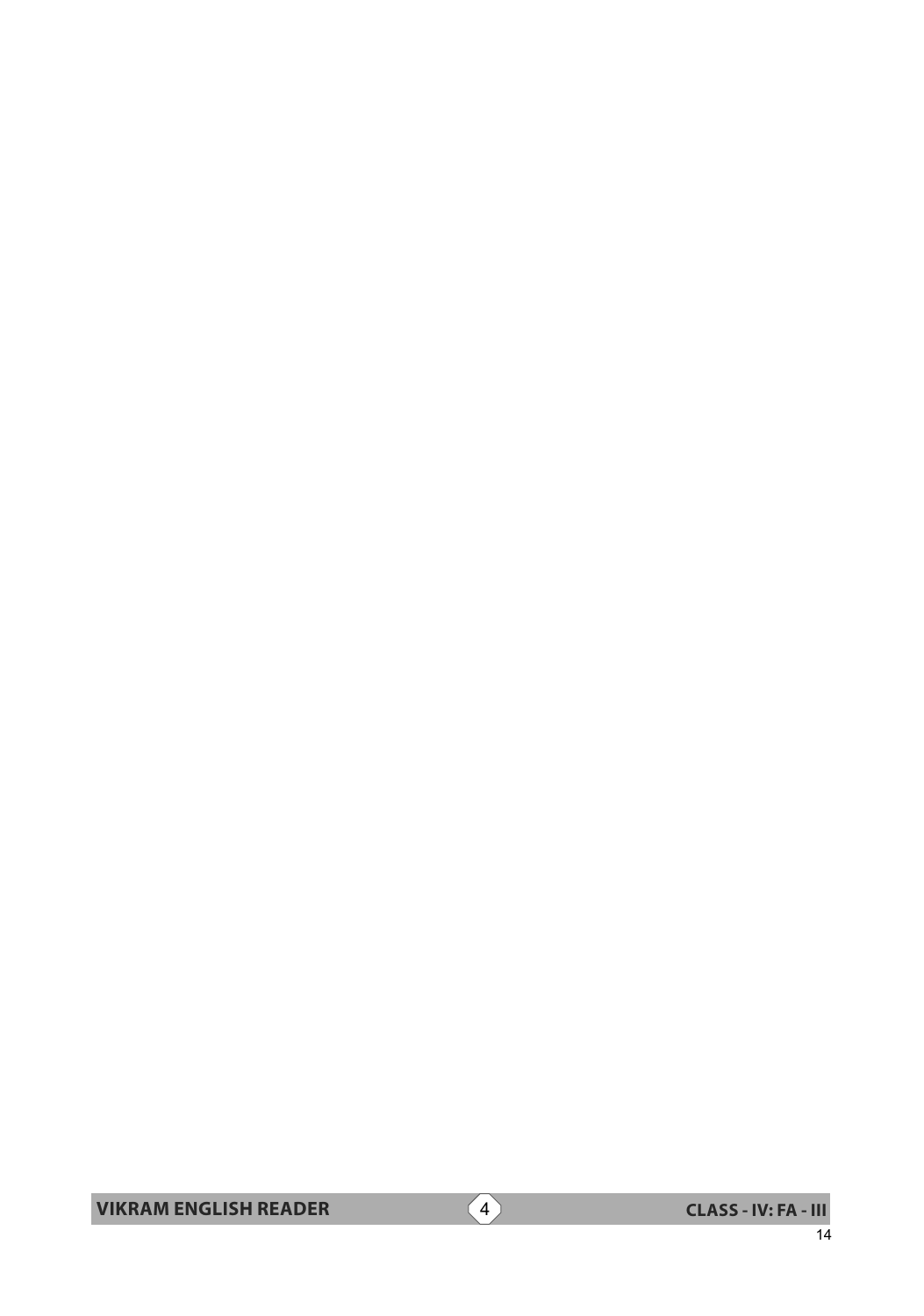| [Time : 2 1/2 Hours] | Syllabus:<br><b>Text Book</b><br>Lessons: 1-4 |                                                                              | <b>Summative Assessment - I</b><br>Vikram English Reader Class: 4                                                                                                              | [Max. Marks: 50]          |
|----------------------|-----------------------------------------------|------------------------------------------------------------------------------|--------------------------------------------------------------------------------------------------------------------------------------------------------------------------------|---------------------------|
|                      |                                               |                                                                              |                                                                                                                                                                                |                           |
|                      |                                               | A. Answer the following questions.<br>1. Why did Udit become upset at times? |                                                                                                                                                                                | $(5x2=10M)$               |
|                      |                                               |                                                                              | 2. Which lines tell you about the scene that we see after the rain?                                                                                                            |                           |
| Ans.                 |                                               | 3. Who did not like Birbal?                                                  |                                                                                                                                                                                |                           |
|                      |                                               | 4. What boon did he ask from the fairy and why?                              |                                                                                                                                                                                |                           |
|                      |                                               |                                                                              | <u> 1989 - Johann John Harry Harry Harry Harry Harry Harry Harry Harry Harry Harry Harry Harry Harry Harry Harry</u><br>5. How was Udit trying to overcome his speech problem? |                           |
|                      | <b>VIKRAM ENGLISH READER</b>                  |                                                                              | (1)                                                                                                                                                                            | <b>CLASS - IV: SA - I</b> |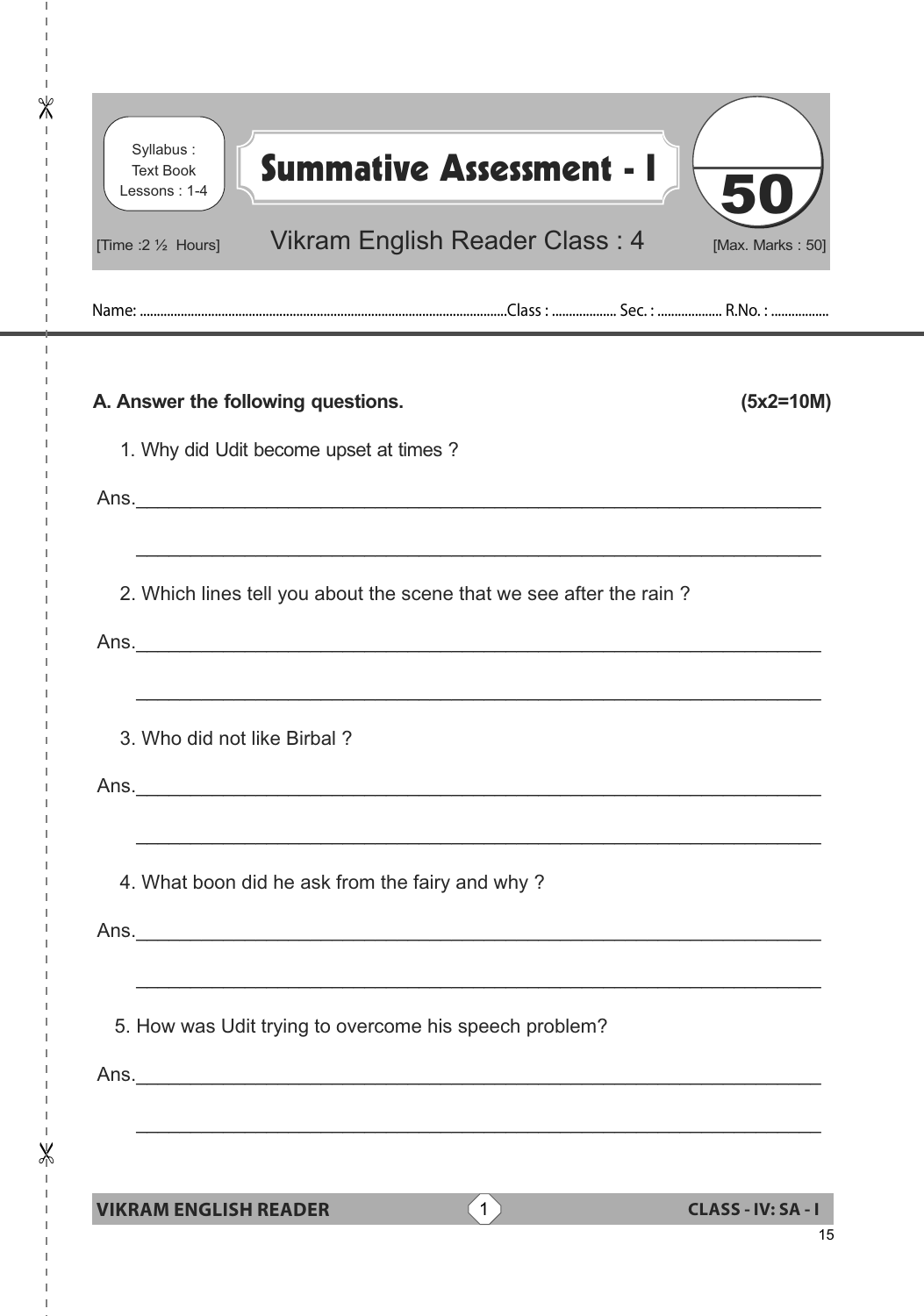#### **B.** Tick  $(\checkmark)$  the right answer. (8x1=8M)

| <b>VIKRAM ENGLISH READER</b>                                                                                                                                                                                                   |                        | (2) |                    | CLASS - IV: SA - I |
|--------------------------------------------------------------------------------------------------------------------------------------------------------------------------------------------------------------------------------|------------------------|-----|--------------------|--------------------|
| 5. Birbal was Akbar's ________________.                                                                                                                                                                                        |                        |     |                    |                    |
| 4. Udit is a very __________________________ Student.                                                                                                                                                                          |                        |     |                    |                    |
| 3. These days people want to become rich by __________________ means.                                                                                                                                                          |                        |     |                    |                    |
| 2. Birbal's daughter took a ______________________ and reached the river.                                                                                                                                                      |                        |     |                    |                    |
| 1. Hard work always bears _________________.                                                                                                                                                                                   |                        |     |                    |                    |
| C. Fill in the blanks.                                                                                                                                                                                                         |                        |     |                    | $(5x1=5M)$         |
| (a) Speech therapist $\vert$ $\vert$ (b) Dentist                                                                                                                                                                               |                        |     | (c) Paediatrist    |                    |
| 8. Who was Dr. Aarti?                                                                                                                                                                                                          |                        |     |                    |                    |
| (a) Star                                                                                                                                                                                                                       | $(b)$ Sun              |     | (c) Moon           |                    |
| 7. The contract of the contract of the contract of the contract of the contract of the contract of the contract of the contract of the contract of the contract of the contract of the contract of the contract of the contrac | is shining warm again. |     |                    |                    |
| (a) at midnight                                                                                                                                                                                                                | $(b)$ in the afternoon |     | (c) in the morning |                    |
| 6. Birbal's daughter washed clothes?                                                                                                                                                                                           |                        |     |                    |                    |
| (a) Lot of gold                                                                                                                                                                                                                | (b) Good health        |     | (c) Peace of mind  |                    |
| 5. What did Midas ask from the fairy?                                                                                                                                                                                          |                        |     |                    |                    |
| (a)Third                                                                                                                                                                                                                       | (b) Fourth             |     | (c) Fifth          |                    |
| 4. Udit studies in which class?                                                                                                                                                                                                |                        |     |                    |                    |
| (a) Witty and clever                                                                                                                                                                                                           | (b) Dumb               |     | (c) Beautiful      |                    |
| 3. Birbl 's daughter was                                                                                                                                                                                                       |                        |     |                    |                    |
| (a) Bed of gold                                                                                                                                                                                                                | (b) Contentment        |     | (c) Peace          |                    |
| 2. What is the great wealth and real source of happiness?                                                                                                                                                                      |                        |     |                    |                    |
| (a) children                                                                                                                                                                                                                   | (b) sparrows           |     | (c) rabbits        |                    |
| 1. The are hopping after the rain?                                                                                                                                                                                             |                        |     |                    |                    |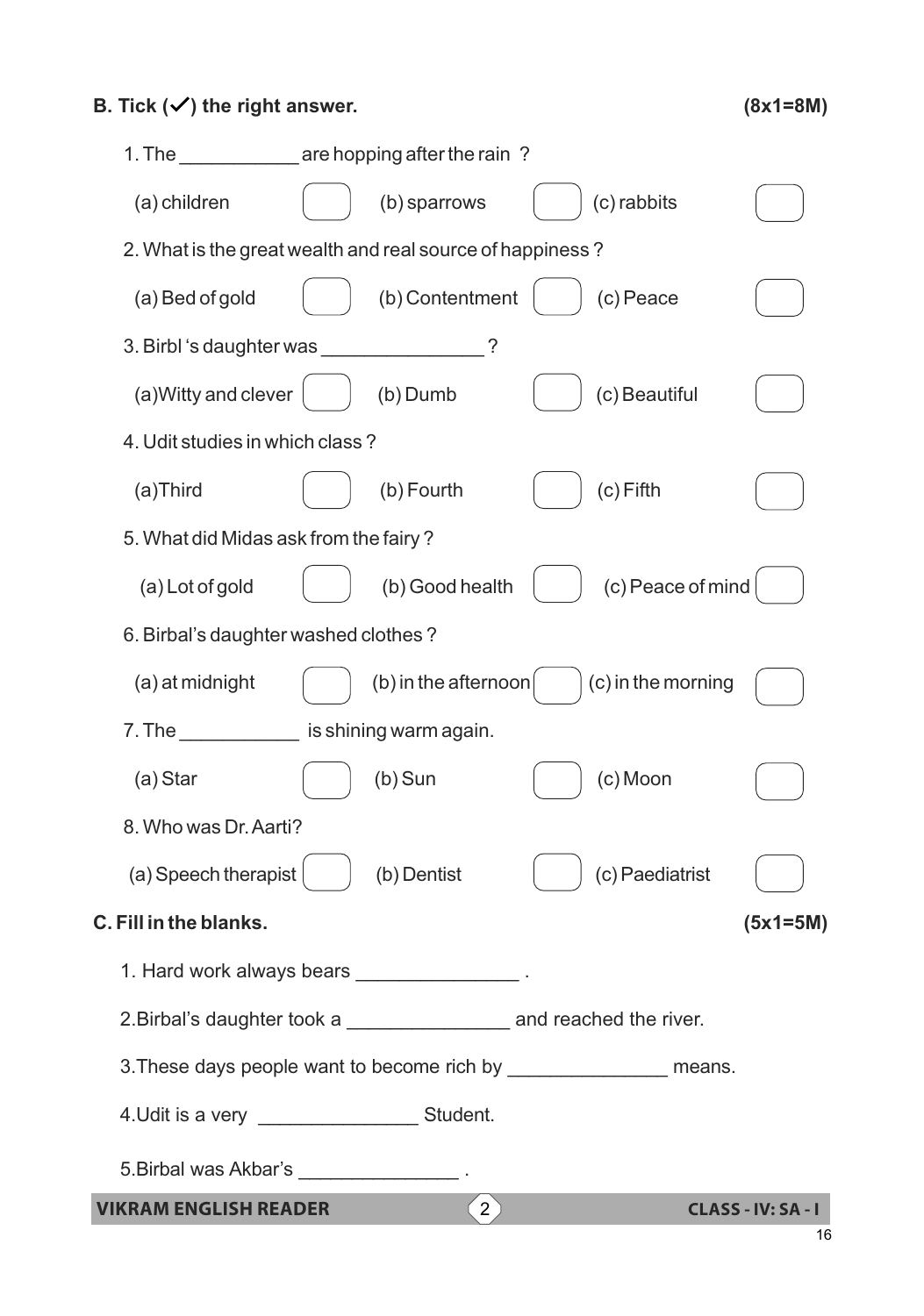| with the Prefix '____ en'.                                |                                                       |                                                                                     | $(6x1=6M)$ |
|-----------------------------------------------------------|-------------------------------------------------------|-------------------------------------------------------------------------------------|------------|
|                                                           |                                                       | Danger, Courage, Large, Sure, Rich, Cash                                            |            |
|                                                           |                                                       |                                                                                     |            |
|                                                           |                                                       |                                                                                     |            |
| E. Encircle the abstract noun in the following sentences. |                                                       |                                                                                     | $(3x1=3M)$ |
| 1. Birbal is known for his wisdom.                        |                                                       |                                                                                     |            |
| 2. On his failure, the boy was rebuked by his father.     |                                                       |                                                                                     |            |
|                                                           |                                                       | 3. Because of foolishness of the crow, the fox was able to get the piece of cheese. |            |
|                                                           |                                                       | F. Choose the describing words that 'go' with the nouns given in the brackets.      |            |
|                                                           |                                                       |                                                                                     | $(3x1=3M)$ |
|                                                           |                                                       |                                                                                     |            |
| 2. Strong / deep (trouble) _________________              |                                                       |                                                                                     |            |
| 3. Strong / main (feeling)                                |                                                       |                                                                                     |            |
| G. Fill in the blanks with suitable relative pronouns.    |                                                       |                                                                                     | $(5x1=5M)$ |
| 1. I don't talk to people ________________ are arrogant.  |                                                       |                                                                                     |            |
|                                                           |                                                       |                                                                                     |            |
|                                                           | 3. Throw the glasses ____________________ are broken. |                                                                                     |            |
|                                                           |                                                       |                                                                                     |            |
|                                                           |                                                       | 4. The portraits ______________________ you make are very attractive.               |            |

**VIKRAM ENGLISH READER** 3 **CLASS - IV: SA - I**

 $-\frac{1}{2}$ 

 $\overline{1}$  $\mathbf{I}$ H

 $\mathbb{I}$ 

 $\mathbf{I}$ 

 $\frac{1}{\sqrt{2}}$ 

J.  $\bar{1}$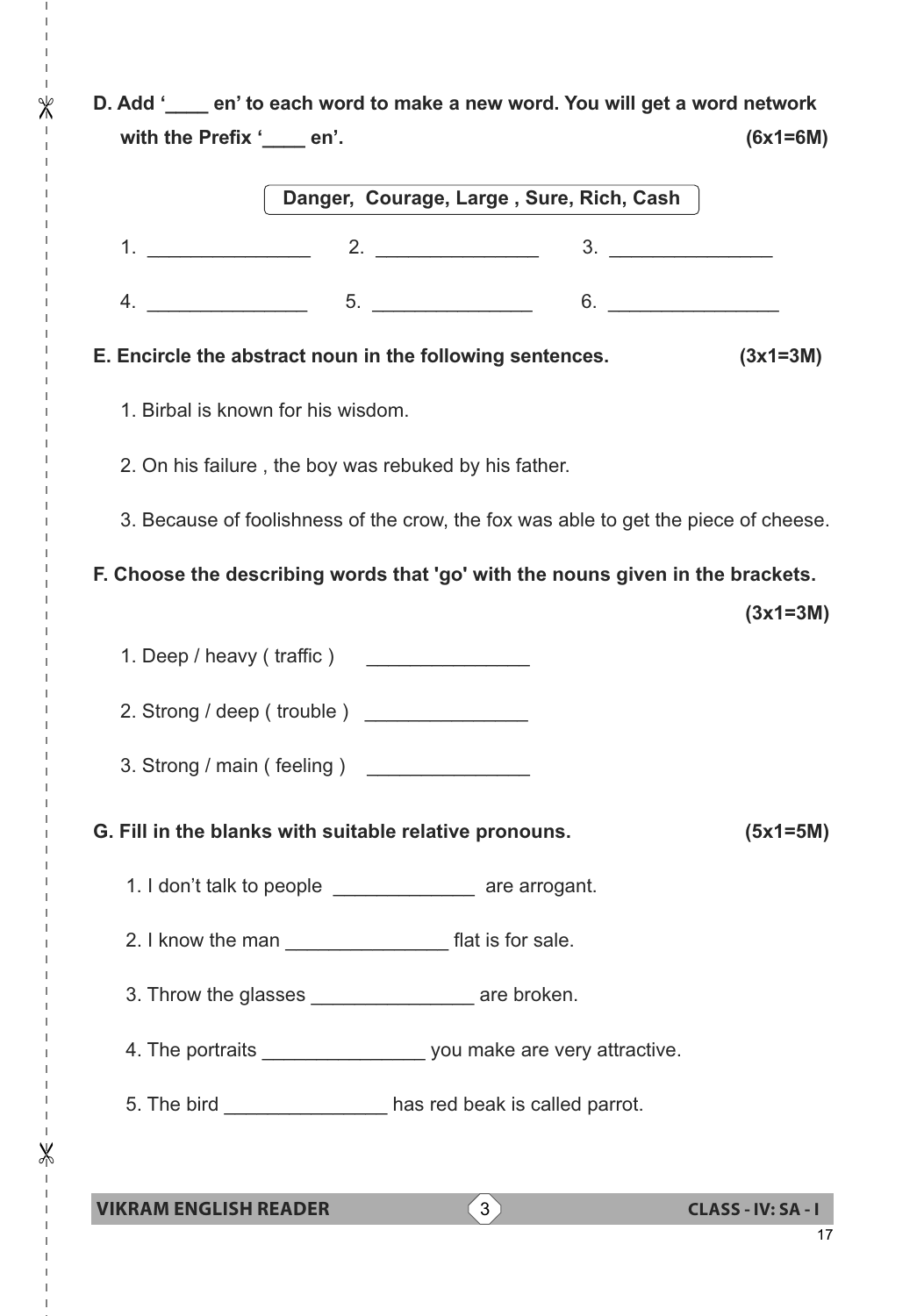| H. Words with the Suffix '_____ able': Here is a word network. Add'_____ able' to |                                     |  |                                |            |
|-----------------------------------------------------------------------------------|-------------------------------------|--|--------------------------------|------------|
| each word and write below in the given space.                                     |                                     |  | $(5x1=5M)$                     |            |
|                                                                                   | 1. Accept ________________________  |  | 2. Suit ______________________ |            |
|                                                                                   |                                     |  | 4. Agree                       |            |
|                                                                                   |                                     |  |                                |            |
|                                                                                   |                                     |  |                                |            |
|                                                                                   | I. Join the words which go together |  |                                | $(5x1=5M)$ |
|                                                                                   | <b>Column A</b>                     |  | <b>Column B</b>                |            |
|                                                                                   | 1. loud                             |  | a. paper bag                   |            |
|                                                                                   | 2. tall                             |  | b. road                        |            |
|                                                                                   | 3. glossy                           |  | c. leaves                      |            |
|                                                                                   | 4. smooth                           |  | d. building                    |            |
| 5.                                                                                | brown                               |  | e. noise                       |            |

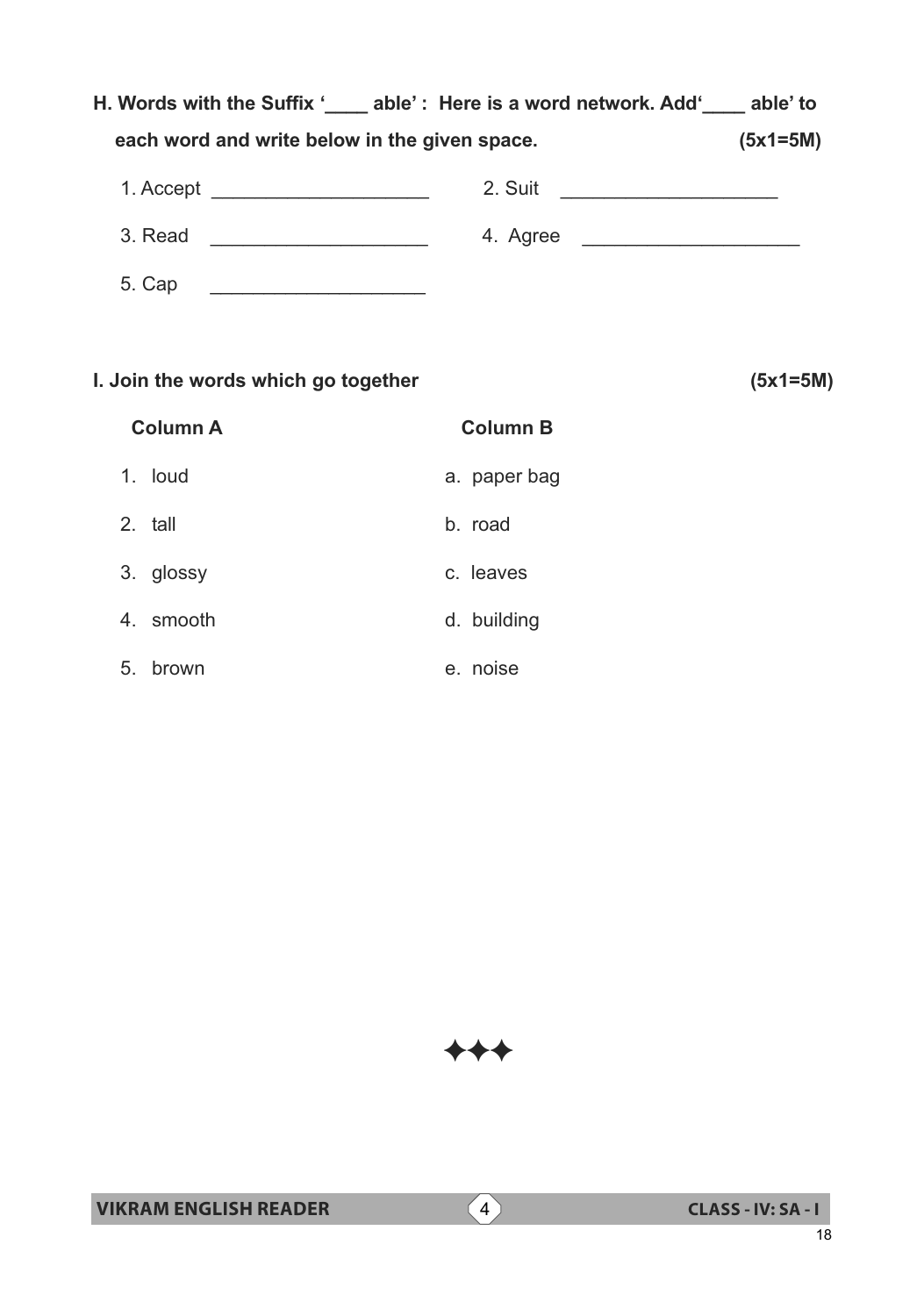| [Time : 2 1/2 Hours]               | Vikram English Reader Class: 4                                                                                                                                      | [Max. Marks: 50] |
|------------------------------------|---------------------------------------------------------------------------------------------------------------------------------------------------------------------|------------------|
| A. Answer the following questions. |                                                                                                                                                                     | $(10x2=20M)$     |
| 1. What did Sindbad desire?        |                                                                                                                                                                     |                  |
|                                    |                                                                                                                                                                     |                  |
|                                    |                                                                                                                                                                     |                  |
|                                    | 2. Narrate the incident that boosted his confidence.                                                                                                                |                  |
|                                    |                                                                                                                                                                     |                  |
| 3. Who did not like Birbal?        |                                                                                                                                                                     |                  |
|                                    |                                                                                                                                                                     |                  |
|                                    |                                                                                                                                                                     |                  |
|                                    | 4. What did Puran Bhagat do to save the villagers?                                                                                                                  |                  |
|                                    | <u> 1999 - Johann John Stone, Amerikaansk politiker (d. 1989)</u>                                                                                                   |                  |
|                                    | 5. Why is Rupali called the daughter of sea?                                                                                                                        |                  |
|                                    |                                                                                                                                                                     |                  |
|                                    | <u> 1999 - Jan James James James James James James James James James James James James James James James James J</u><br>6. How did Midas get relieved of the curse? |                  |
|                                    |                                                                                                                                                                     |                  |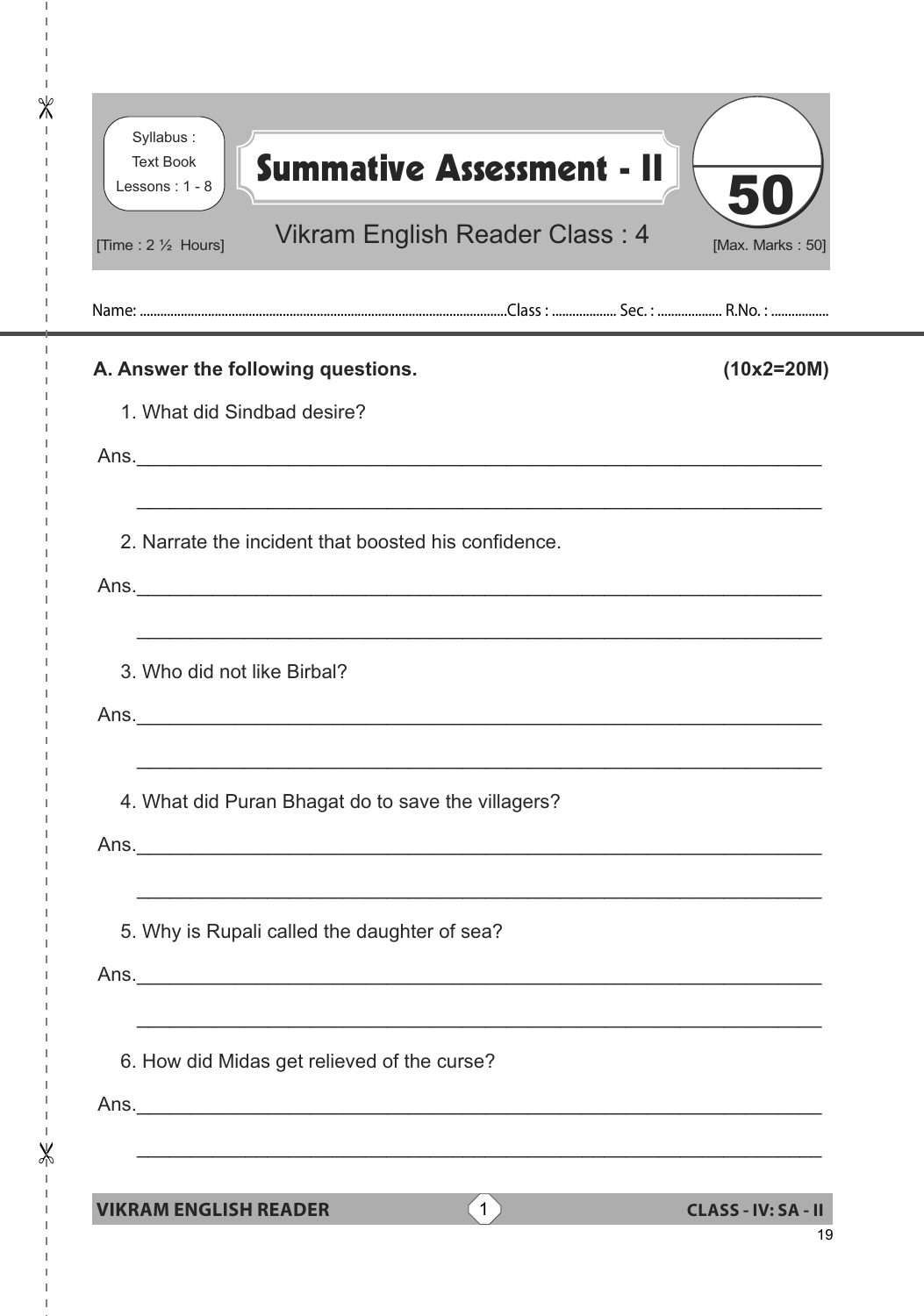|                                                     | 7. Which lines tell you about the scene that we see after the rain?                                                   |                            |
|-----------------------------------------------------|-----------------------------------------------------------------------------------------------------------------------|----------------------------|
| 8. Who is never tired of singing?                   |                                                                                                                       |                            |
|                                                     |                                                                                                                       |                            |
|                                                     | 9. What was Rupali most outstanding performance in channel crossing?                                                  |                            |
|                                                     |                                                                                                                       |                            |
| 10. Did the skipper agree to take sindbad with him? | ,我们也不能在这里的人,我们也不能在这里的人,我们也不能在这里的人,我们也不能在这里的人,我们也不能在这里的人,我们也不能在这里的人,我们也不能在这里的人,我们也                                     |                            |
|                                                     |                                                                                                                       |                            |
| B. Tick $(\checkmark)$ the right answer.            | <u> 1989 - Johann Harry Harry Harry Harry Harry Harry Harry Harry Harry Harry Harry Harry Harry Harry Harry Harry</u> | $(10x\frac{1}{2} = 5M)$    |
| 1. Udit had given his name for which competition?   |                                                                                                                       |                            |
| (a) Drawing                                         | (b) Extempore                                                                                                         | (c) Singing                |
| 2. _________________accepted the defeat at the end. |                                                                                                                       |                            |
| (a) Birbal                                          | (b) Akbar                                                                                                             | (c) Birbal's daughter      |
| 3. The ______________will not go to school.         |                                                                                                                       |                            |
| (a) children                                        | (b) boys                                                                                                              | $(c)$ girls                |
| 4. Sindbad and his men landed on?                   |                                                                                                                       |                            |
| (a) an Island                                       | $(b)$ a Shark                                                                                                         | (c) a Whale                |
| 5. Who did not attack her in the Bass strait?       |                                                                                                                       |                            |
| (a) Dolphins                                        | (b) Sharks                                                                                                            | (c) Blue whales            |
| <b>VIKRAM ENGLISH READER</b>                        | $\mathbf{2}^{\prime}$                                                                                                 | <b>CLASS - IV: SA - II</b> |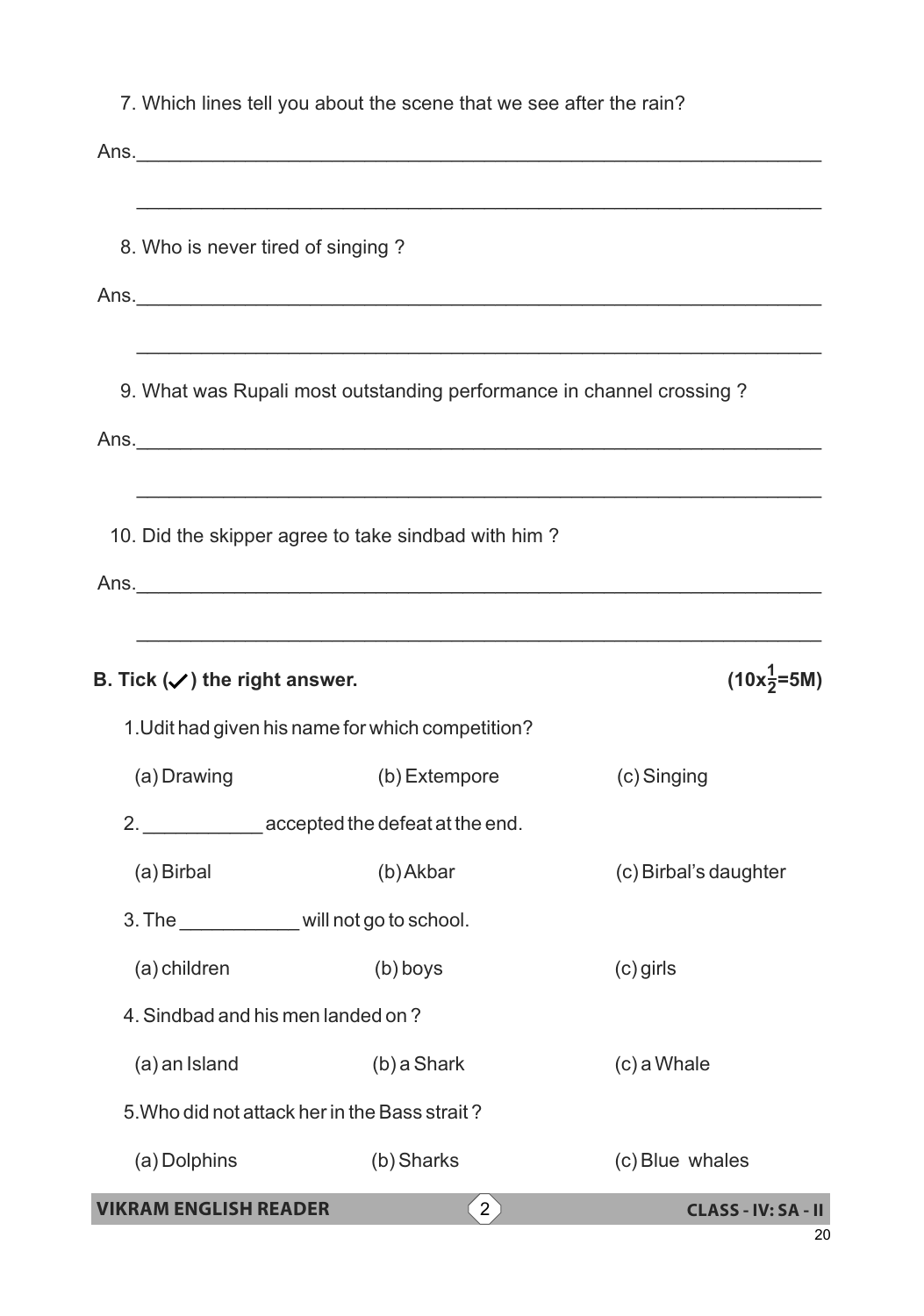6. What is the great wealth and real source of happiness? (a) Bed of gold (b) Contentment (c) Peace 7. Puran Das went to England and was made a. (a) Scientist (b) Lawyer (c) Knight Commander 8. The poet advises the children not to give \_\_\_\_\_\_\_ to things that feel and live. (a) food (b) water (c) pain 9. Sindbad 's ship was named \_\_\_\_\_\_\_\_. (a)The Voyager (b) The Victorious (c) The Sailor 10. Rupali was the youngest of 1200 swimmers who had tried to cross the \_\_\_\_\_ (a) Cook Strait (b) Palk Strait (c) Bass Strait **C. Fill in the blanks.** 1. Midas was a very \_\_\_\_\_\_\_\_\_\_\_\_\_\_\_\_\_ man. 2. Hard works always bears \_\_\_\_\_\_\_\_\_\_\_\_\_. 3. Rupali has the distinction of being the \_\_\_\_\_\_\_\_\_\_\_\_\_\_ ever Channel Swimmer  $\blacksquare$  in the  $\blacksquare$ 4. Sindbad loved to listen to \_\_\_\_\_\_\_\_\_\_\_\_\_ and \_\_\_\_\_\_\_\_\_\_\_\_\_ stories of the sea. 5. Akbar asked him to fetch a glass of The Mulk. 6. She was only 16 years old and was nick named 7. The \_\_\_\_\_\_\_\_\_\_\_\_\_ made sure that Puran Bhagat was never hungry. 8. Udit is taking \_\_\_\_\_\_\_\_\_\_\_\_ with Dr Aarti. **D. Write the opposites of these words.**  1. thoughtful \_\_\_\_\_\_\_\_\_\_\_\_\_\_\_\_\_ 2. harmful **b**  3. fruitful \_\_\_\_\_\_\_\_\_\_\_\_\_\_\_\_\_ 4. hopeful **VIKRAM ENGLISH READER** 3 **CLASS - IV: SA - II 1 2 1 2**

 $\mathbb X$ 

 $\mathbb{X}^{\mathbb{R}}$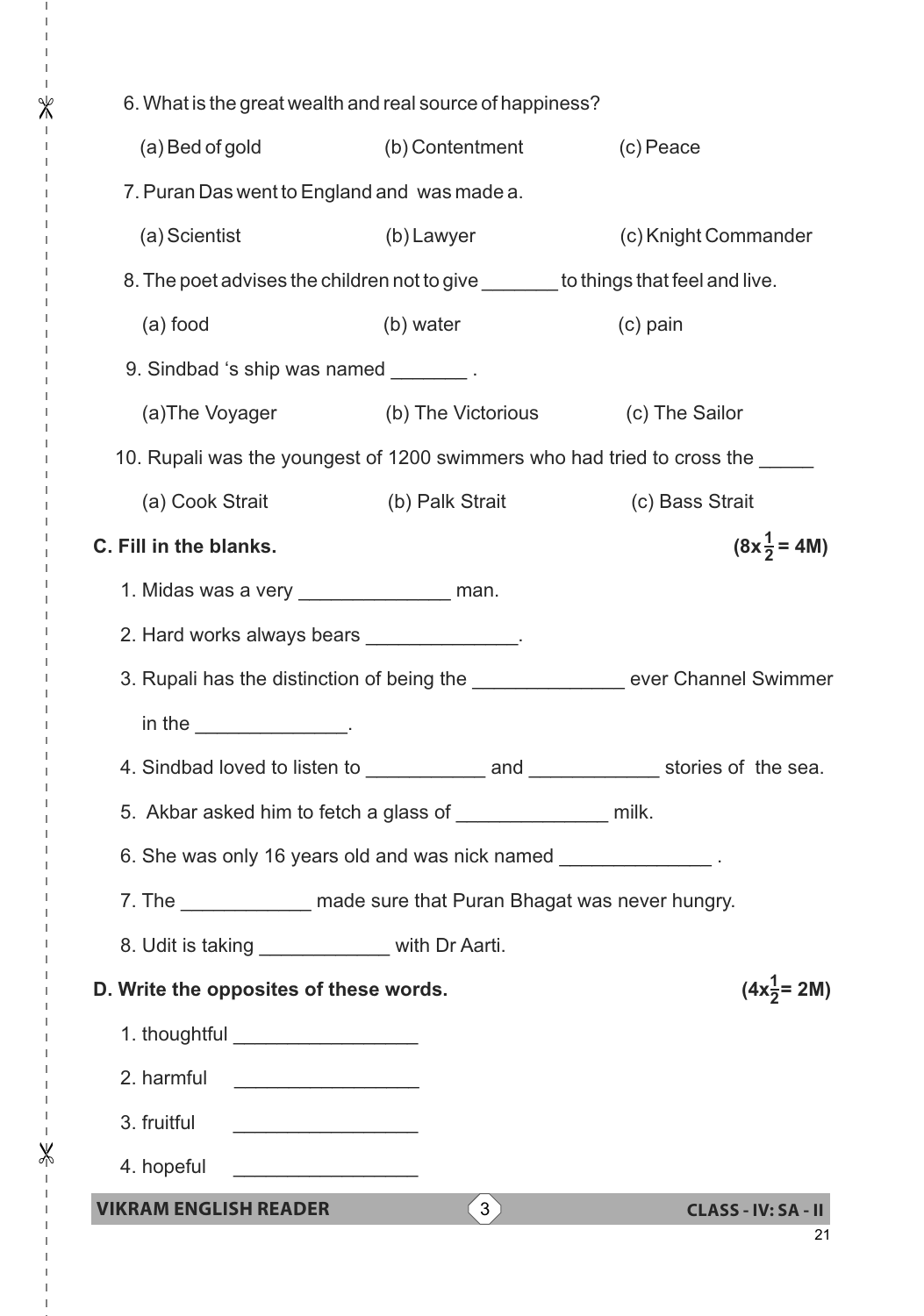| E. Fill in the blanks with the correct prepositions.                          |                                                                          | $(5x1=5M)$ |
|-------------------------------------------------------------------------------|--------------------------------------------------------------------------|------------|
| 1. Why has the child been crying ___________________ morning?                 |                                                                          |            |
| 2. I am ____________________clinic.                                           |                                                                          |            |
| 3. Mother is ___________________the kitchen.                                  |                                                                          |            |
|                                                                               |                                                                          |            |
|                                                                               | 5. The rich man distributed blankets __________________ the poor people. |            |
| F. Add Suffix '-ious, ous' to the words given below and make adjectives.      |                                                                          |            |
|                                                                               |                                                                          | $(5x1=5M)$ |
| 1. adventure ________________                                                 |                                                                          |            |
| 3. jury <u>____________________</u>                                           | 4. industry _________________                                            |            |
| 5. courage _________________                                                  |                                                                          |            |
| G. Identify whether the following group of words are sentences or phrases and |                                                                          |            |
|                                                                               |                                                                          |            |
| write in the given space.                                                     |                                                                          | $(5x1=5M)$ |
| 1. The moon appears at night ________________                                 |                                                                          |            |
| 2. All in vain                                                                |                                                                          |            |
| 3. At five o' clock ________________                                          |                                                                          |            |
| 4. Since morning ________________                                             |                                                                          |            |
| 5. Today is monday _______________                                            |                                                                          |            |
| H. Fill in the blanks with the correct verbs given in the brackets.           |                                                                          | $(4x1=4M)$ |
| 1. You ________________________ not my friend.                                | (is / are)                                                               |            |
| 2. The Students _________________ in their classes.                           | (is / are)                                                               |            |
| 3. Pawan __________________three daughters.                                   | (has / have)                                                             |            |
| 4. They ___________________ not make a noise.                                 | (do / does)                                                              |            |

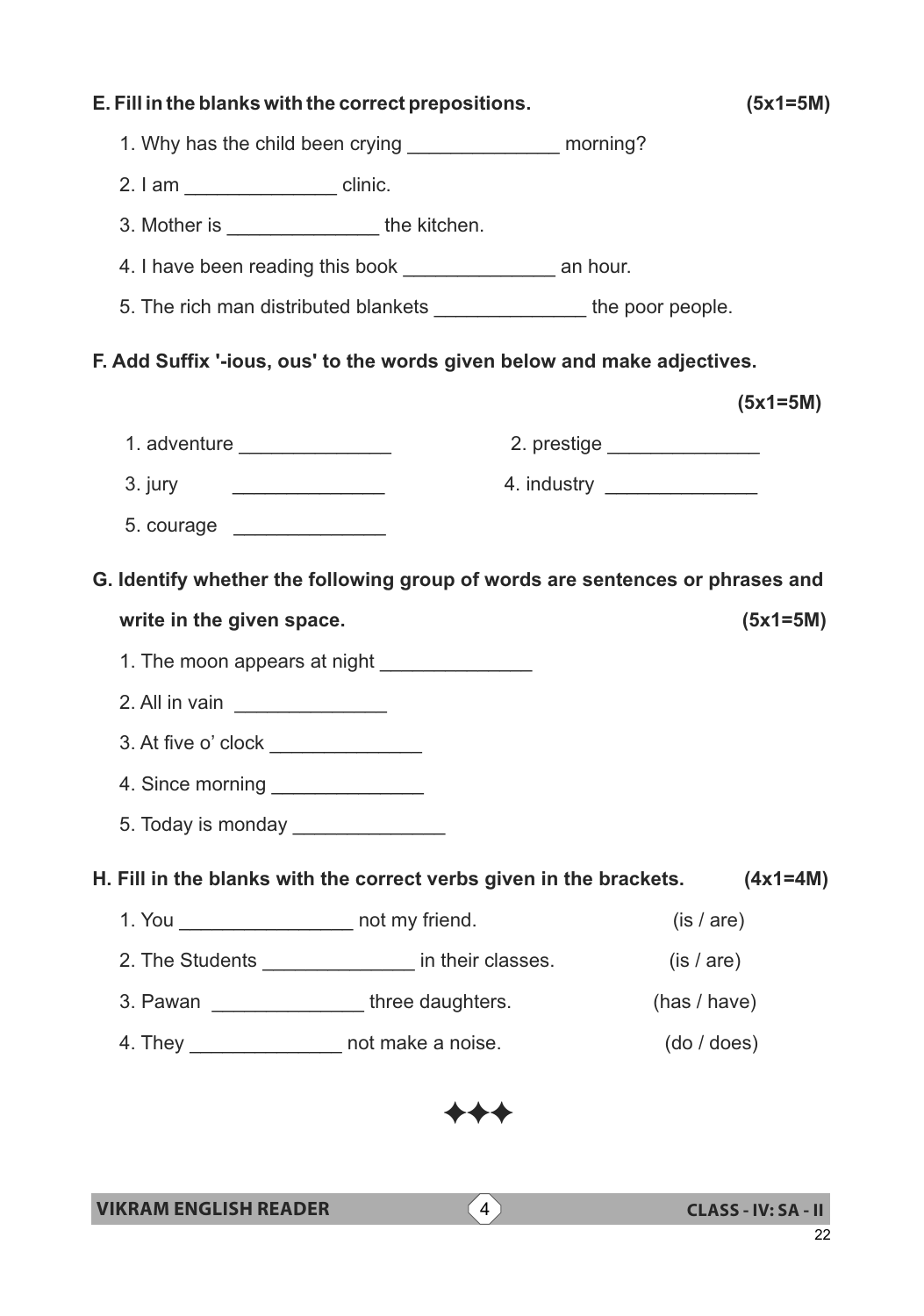| [Time : 2 1/2 Hours]                                                            | Vikram English Reader Class: 4 | [Max. Marks: 50]      |
|---------------------------------------------------------------------------------|--------------------------------|-----------------------|
|                                                                                 |                                |                       |
| A. Answer the following questions.                                              |                                | $(13 \times 2 = 26M)$ |
| 1. Why is life not possible on Mars?                                            |                                |                       |
| Ans.                                                                            |                                |                       |
| 2. When did the clashes start between the couple and their aunt?                |                                |                       |
|                                                                                 |                                |                       |
| 3. What did the Maharaja do the next day?                                       |                                |                       |
|                                                                                 |                                |                       |
| 4. "That is why we dance play". Who are we ? Why do they want to sing and play? |                                |                       |
|                                                                                 |                                |                       |
| 5. Where can the missing bit be found ? What is the poetess talking about ?     |                                |                       |
|                                                                                 |                                |                       |

J.  $\overline{1}$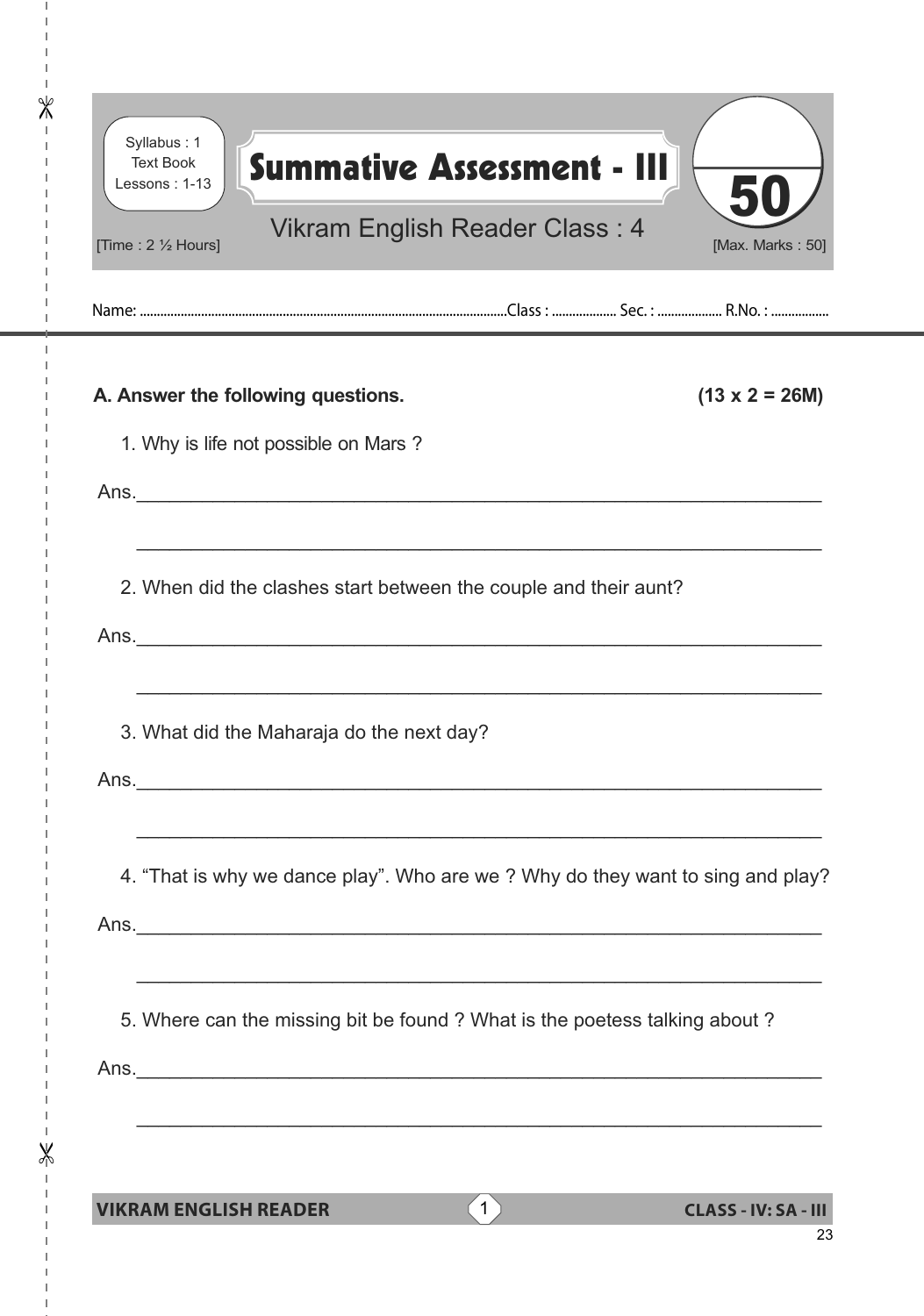| $\overline{2}$<br><b>VIKRAM ENGLISH READER</b><br><b>CLASS - IV: SA - III</b><br>24                                 |
|---------------------------------------------------------------------------------------------------------------------|
| <u> 1989 - Johann Stoff, amerikansk politiker (d. 1989)</u>                                                         |
|                                                                                                                     |
| 13. What is the aim of many of the great athletes participating in the Olympics?                                    |
|                                                                                                                     |
| 12. How was the case solved?                                                                                        |
|                                                                                                                     |
| Ans.                                                                                                                |
| ,我们也不能在这里的人,我们也不能在这里的人,我们也不能在这里的人,我们也不能在这里的人,我们也不能在这里的人,我们也不能在这里的人,我们也不能在这里的人,我们也<br>11. What is the Olympic motto? |
|                                                                                                                     |
| 10. What did Puran Das become after giving up power and wealth?                                                     |
| <u> 1990 - 1990 - 1990 - 1990 - 1990 - 1990 - 1990 - 1990 - 1990 - 1990 - 1990 - 1990 - 1990 - 1990 - 1990 - 19</u> |
| 9. What boon did he ask from the fairy and why?                                                                     |
|                                                                                                                     |
| 8. What does Rupali do before she finally settles in a Swimming pool?                                               |
|                                                                                                                     |
|                                                                                                                     |
| 7. How was Udit trying to Overcome his speech problem?                                                              |
|                                                                                                                     |
| 6. What was Buddha's message to the world?                                                                          |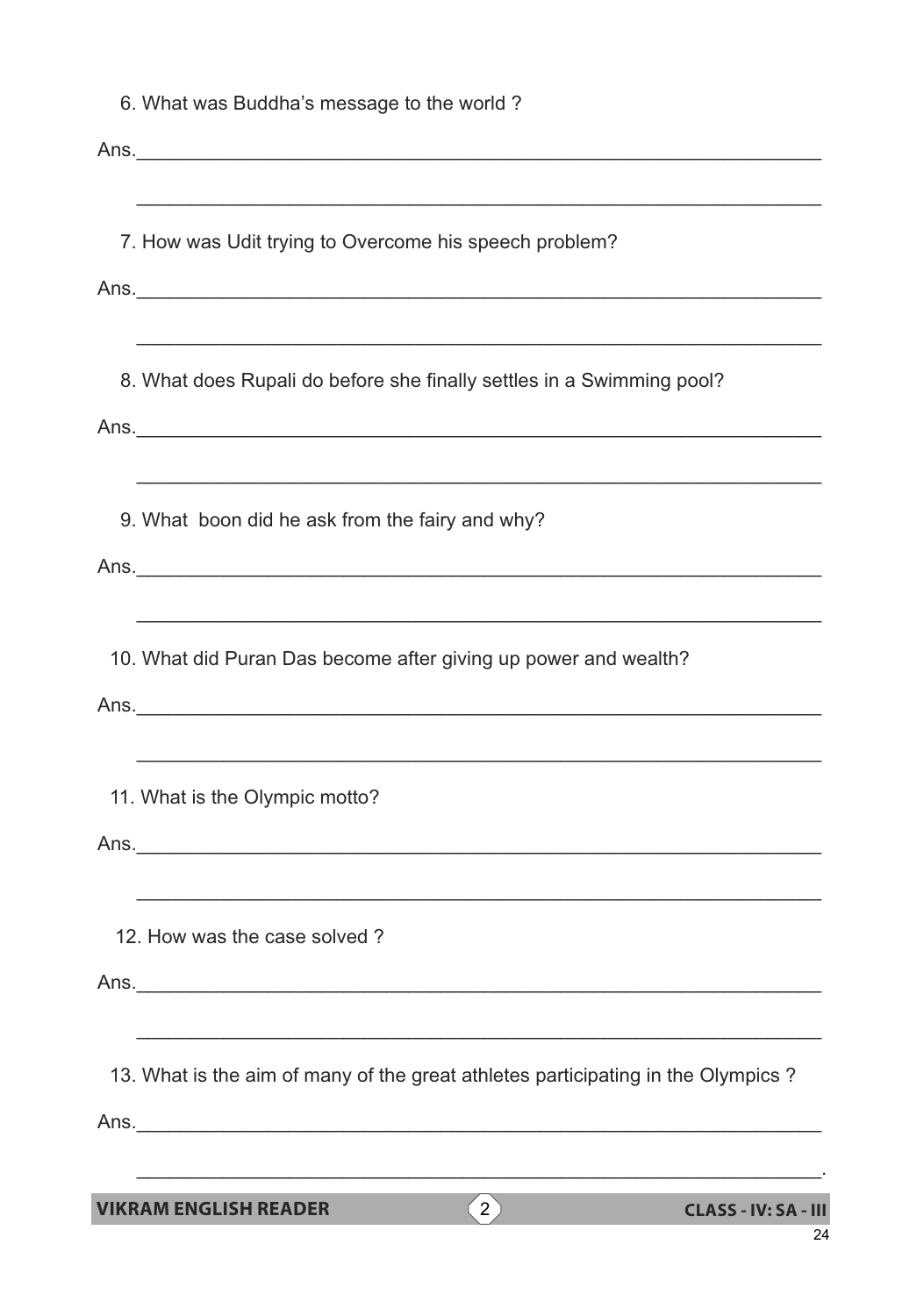### **B.** Tick  $(\checkmark)$  the right answer.

 $\frac{1}{2}$ 

 $\mathbf{I}$ 

 $-1$ 

 $\mathbf{I}$ ı

 $\mathbb{I}$ 

#### **1 2**

| <b>VIKRAM ENGLISH READER</b>                                                                                          | 3 <sup>2</sup> | <b>CLASS - IV: SA - III</b>                                   |  |  |
|-----------------------------------------------------------------------------------------------------------------------|----------------|---------------------------------------------------------------|--|--|
| (a) birds                                                                                                             | (b) clouds     | (c) stars                                                     |  |  |
| 10. Who hangs the fluffy ____________________so high?                                                                 |                |                                                               |  |  |
| (a) Speech therapist (b) Dentist                                                                                      |                | (c) Paediatrist                                               |  |  |
| 9. Who was Dr. Aarti?                                                                                                 |                |                                                               |  |  |
| (a) Yashodhara                                                                                                        | (b) Rukmini    | (c) Kaushalya                                                 |  |  |
| 8. Siddhartha was married to a beautiful princess called____________.                                                 |                |                                                               |  |  |
| (a) summer                                                                                                            | (b) spring     | (c) winter                                                    |  |  |
| 7. Lark sings as if it is always <b>container the set of the set of the set of the set of the set of the set of t</b> |                |                                                               |  |  |
| (a) house                                                                                                             | (b) shrine     | (c)temple                                                     |  |  |
| 6. The villagers built ____________ in Puran Bhagat's memory.                                                         |                |                                                               |  |  |
|                                                                                                                       |                | $(a)$ at midnight $(b)$ in the afternoon $(c)$ in the morning |  |  |
| 5. Birbal's daughter washed clothes _________?                                                                        |                |                                                               |  |  |
| (a) Lot of gold (b) Good Health                                                                                       |                | (c) Peace of mind                                             |  |  |
| 4. What did Midas ask from the fairy_________?                                                                        |                |                                                               |  |  |
|                                                                                                                       |                | (a) High court (b) Village Panchayat (c) Supreme court        |  |  |
| 3. The old lady took the case to the                                                                                  |                |                                                               |  |  |
| (a) Red Planet (b) Pink Planet                                                                                        |                | (c) Yellow Planet.                                            |  |  |
| 2. Mars is also know as __________.                                                                                   |                |                                                               |  |  |
| (a) Two years (b) Three years (c) Four years                                                                          |                |                                                               |  |  |
| 1. The Olympic games are held after every ____________.                                                               |                |                                                               |  |  |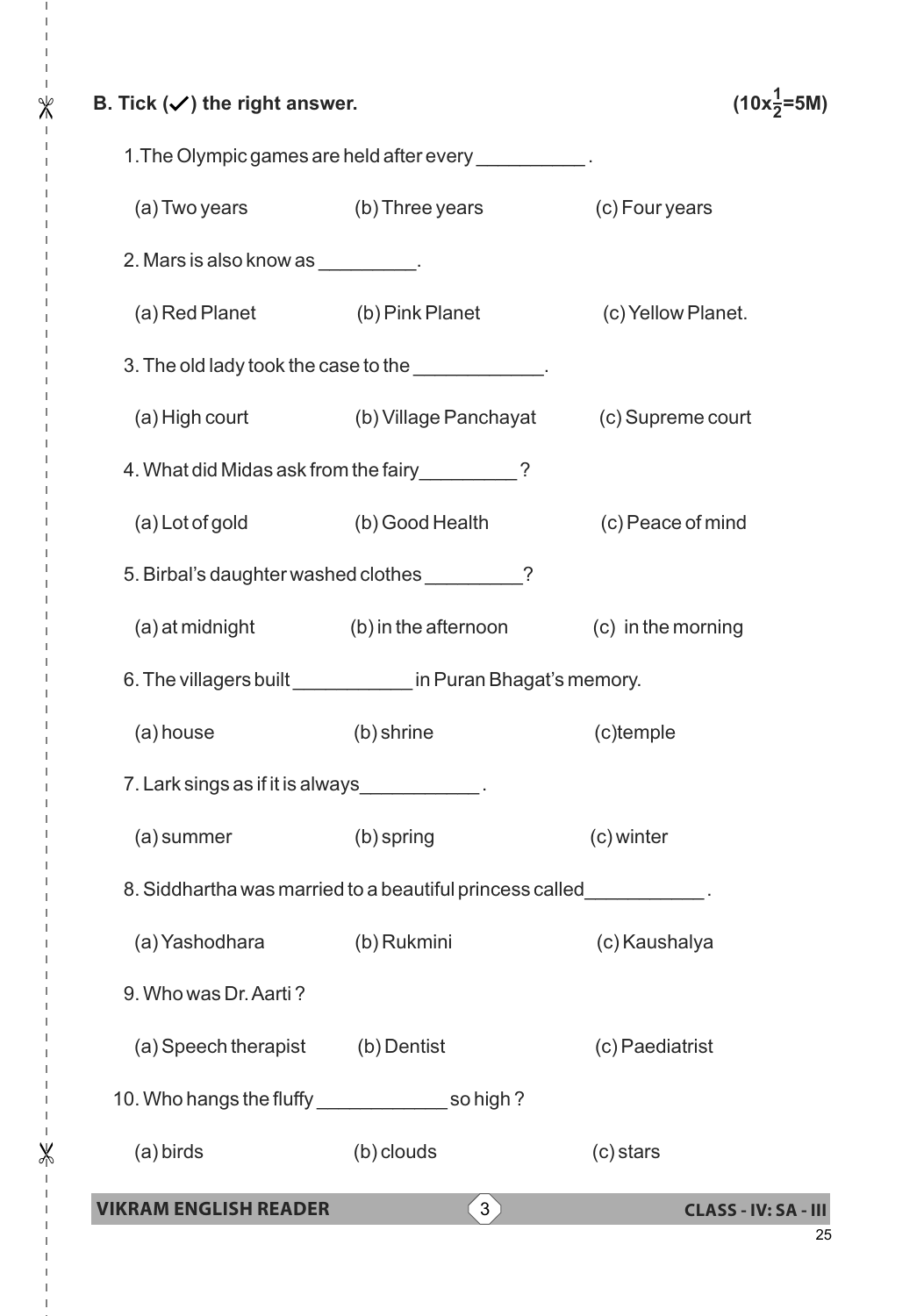#### **C. Fill in the blanks.**

- 1. Nubistret was wearing a \_\_\_\_\_\_\_\_\_\_\_\_\_\_\_\_\_\_\_\_\_\_\_\_\_\_\_.
- 2. Puran Das was the \_\_\_\_\_\_\_\_\_\_\_\_\_\_\_\_\_\_\_\_\_\_ of one of the princely states of India.
- 3. The Olympic symbols with five rings stands for the unity of the

 $five$  .

- 4. The fairy asked Midas to \_\_\_\_\_\_\_\_\_\_\_\_\_\_\_\_\_\_\_\_\_ that water on his daughter.
- 5. The guard asked the girl to \_\_\_\_\_\_\_\_\_\_\_\_\_\_\_\_\_\_\_\_\_ before the Emperor.
- 6. Udit is a very \_\_\_\_\_\_\_\_\_\_\_\_\_\_\_\_\_\_\_\_\_\_\_Student.
- 7. Name of Sindbad's ship was \_\_\_\_\_\_\_\_\_\_\_\_\_\_\_\_.
- 8. Rupali has the distinction of being the **\_\_\_\_\_\_\_\_\_\_\_\_\_\_\_\_\_\_** ever Channel
- Swimmer in the **EXECUTE:**

\_\_\_\_\_\_\_\_\_\_\_\_\_\_\_\_\_.

9. Buddha was born as a \_\_\_\_\_\_\_\_\_\_\_\_\_\_\_\_\_. But the become a great

10. The ancient Olympic games began in the valley of The ancient Greece.

#### **D. Complete the following sentences with question tags. 1 2**

- 1. You look hand some,
- 2. It is raining, \_\_\_\_\_\_\_\_\_\_\_\_\_\_\_\_\_
- 3. He cooks delicious food, \_\_\_\_\_\_\_\_\_\_\_\_\_\_\_\_\_
- 4. He will not play with me, \_\_\_\_\_\_\_\_\_\_\_\_\_\_\_\_\_

**VIKRAM ENGLISH READER**  $(4)$  **CLASS - IV: SA - III**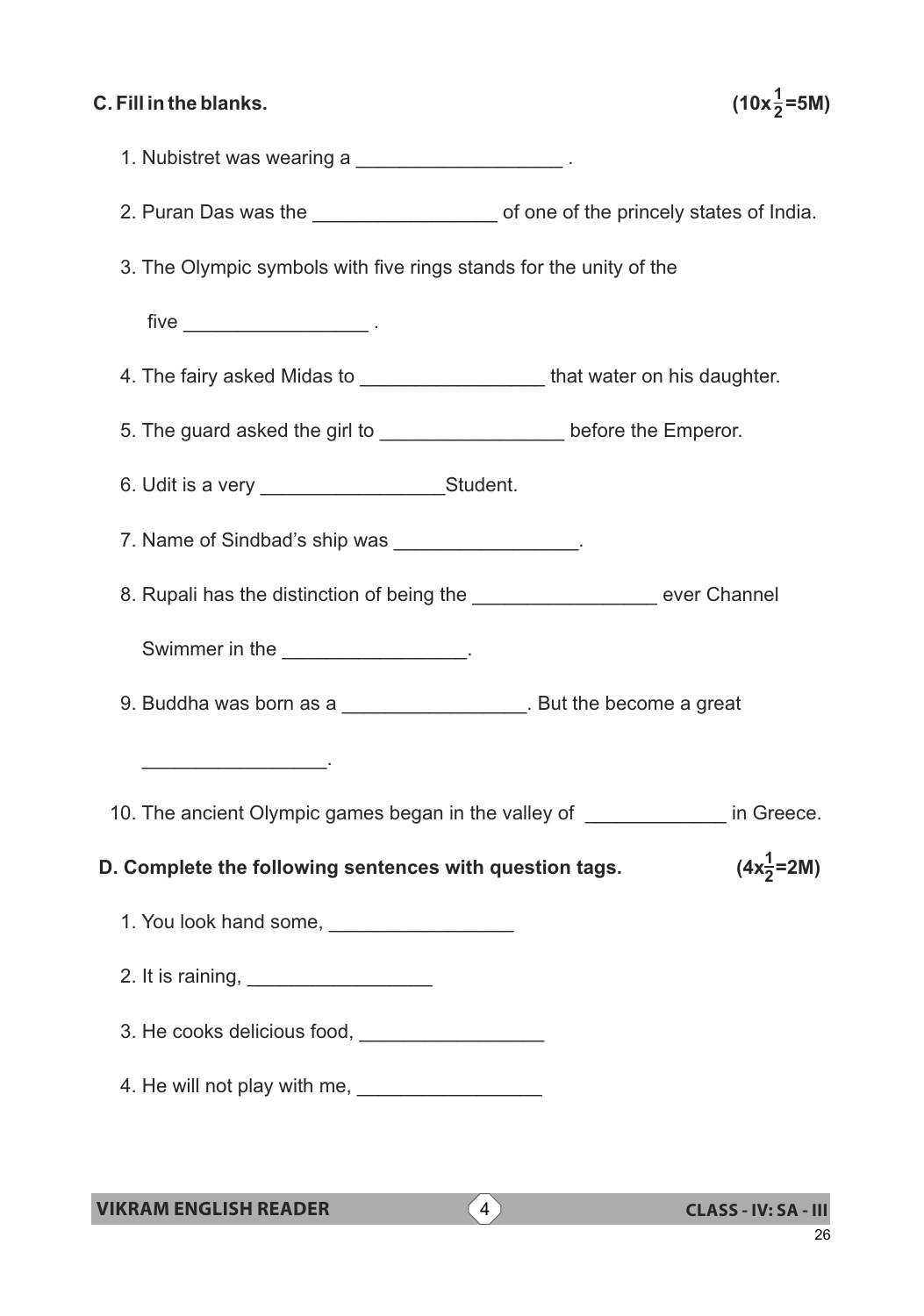|                                                                            |                                                      |       | E. Join these following sentences with suitable conjunctions.                   |               | $(2x1=2M)$                  |
|----------------------------------------------------------------------------|------------------------------------------------------|-------|---------------------------------------------------------------------------------|---------------|-----------------------------|
|                                                                            | 1. Write carefully. You will Overwrite it.           |       |                                                                                 |               |                             |
|                                                                            |                                                      |       |                                                                                 |               |                             |
|                                                                            | 2. Sahil is rich. Rahim is poor.                     |       |                                                                                 |               |                             |
|                                                                            |                                                      |       |                                                                                 |               |                             |
|                                                                            | F. Fill in the blanks with the correct prepositions. |       |                                                                                 |               | $(4x\frac{1}{2} = 2M)$      |
|                                                                            |                                                      |       | 1. Why has the child been crying been __________________________ morning?       |               |                             |
|                                                                            |                                                      |       | 2. Sudhir goes to school ___________________ bicycle.                           |               |                             |
|                                                                            |                                                      |       | 3. Her house is ______________________________ the park and the school.         |               |                             |
|                                                                            |                                                      |       | 4. I dropped the bucket ________________________ the well.                      |               |                             |
|                                                                            |                                                      |       | G. Read the words carefully and pick out the different sound word.              |               | $(4x\frac{1}{2} = 2M)$      |
| 1.                                                                         | said                                                 | head  | bread                                                                           | bead          |                             |
| 2.                                                                         | feet                                                 | meat  | team                                                                            | fear          |                             |
| 3.                                                                         | dark                                                 | park  | mark                                                                            | spare         |                             |
| 4.                                                                         | caught                                               | short |                                                                                 | bought taught |                             |
| H. Pick the pair of similar. Sounding words from the box and then complete |                                                      |       |                                                                                 |               |                             |
|                                                                            | these sentences.                                     |       |                                                                                 |               | $(4x\frac{1}{2}=2M)$        |
|                                                                            |                                                      |       | right, pale, tale, write, pail, our, tail, hour                                 |               |                             |
|                                                                            |                                                      |       | 1. Tell me the _________________ of the monkey that had a long ________________ |               |                             |
|                                                                            |                                                      |       |                                                                                 |               |                             |
|                                                                            | how he is doing in his new school.                   |       |                                                                                 |               |                             |
|                                                                            | <b>VIKRAM ENGLISH READER</b>                         |       | 5 <sup>2</sup>                                                                  |               | <b>CLASS - IV: SA - III</b> |
|                                                                            |                                                      |       |                                                                                 |               | 27                          |

 $-36 -$ 

 $\mathbf{I}$ 

 $-\frac{1}{2}$ 

 $\mathbf{I}$